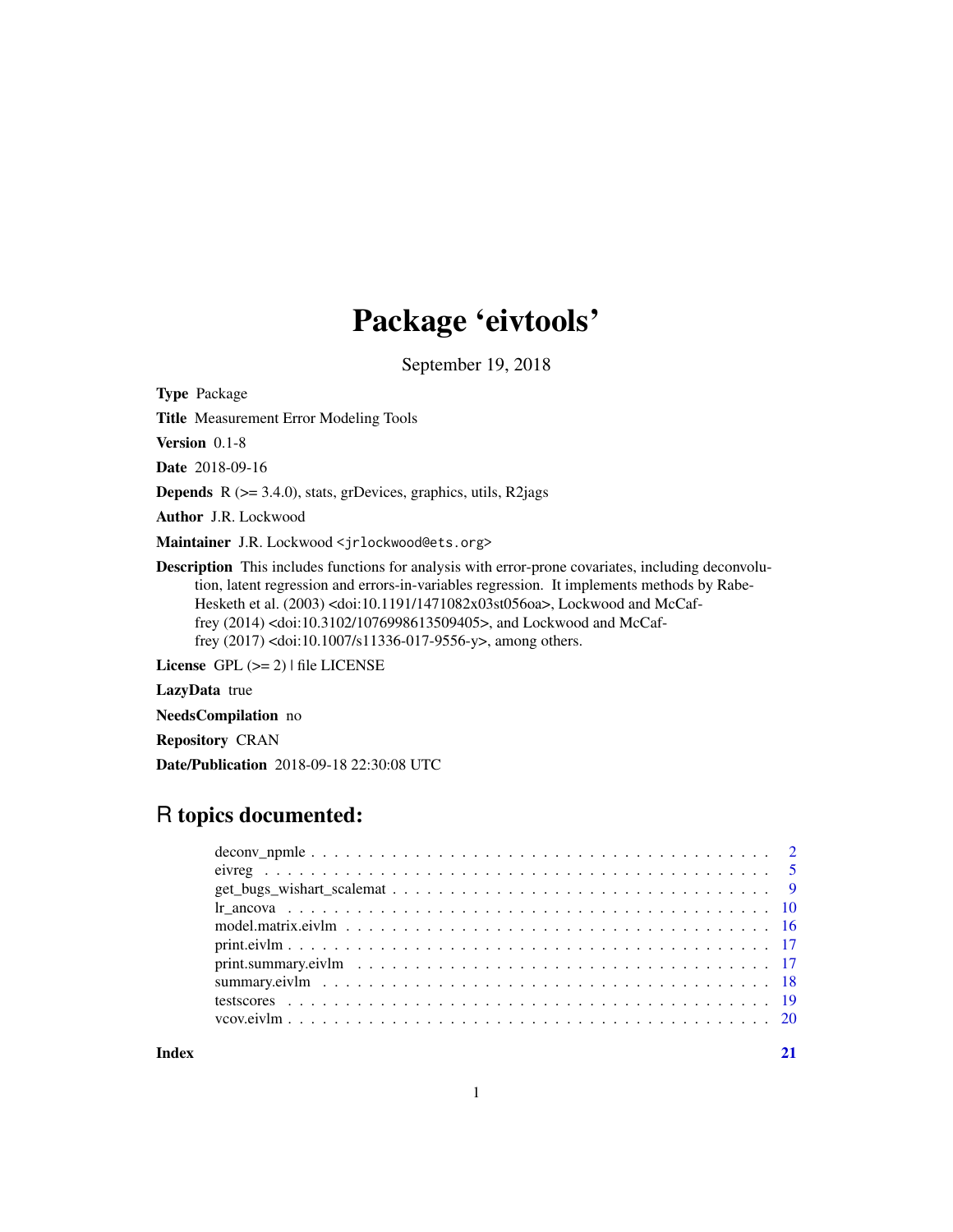<span id="page-1-1"></span><span id="page-1-0"></span>

# Description

Implements a version of the Rabe-Hesketh et al. (2003) algorithm for computing the nonparametric MLE of a univariate latent variable distribution from observed error-prone measures. Allows for normal heteroskedastic measurement error with variance that depends on the latent variable, such as with estimates of latent ability from item response theory models.

# Usage

deconv\_npmle(W, csem, gridspec = list(fixed=FALSE, xmin=-5, xmax=5, numpoints=2000),  $lambda = 0.0005$ ,  $lltol = 1e-7$ ,  $psmall = 0.00005$ , discrete = FALSE, quietly = FALSE)

# Arguments

| W        | Vector of observed measures, where W[i] is assumed to be an error-prone mea-<br>sure of a latent variable X[i]                                                                                                                                                                                                                                                                                                                                                                                                                                                                                                                                                                                                                                                                                                                                                                       |
|----------|--------------------------------------------------------------------------------------------------------------------------------------------------------------------------------------------------------------------------------------------------------------------------------------------------------------------------------------------------------------------------------------------------------------------------------------------------------------------------------------------------------------------------------------------------------------------------------------------------------------------------------------------------------------------------------------------------------------------------------------------------------------------------------------------------------------------------------------------------------------------------------------|
| csem     | A function of a single variable x that returns the conditional standard deviation<br>of W given X=x. It needs to be able to accept a vector input and return a vector of<br>the same length as the input.                                                                                                                                                                                                                                                                                                                                                                                                                                                                                                                                                                                                                                                                            |
| gridspec | A named list specifying the grid over which the NPMLE will be computed. It<br>must have a logical component fixed indicating if the NPMLE grid is fixed<br>(TRUE), or if the final grid is chosen by optimization over a candidate grid<br>(FALSE). The default is FALSE. The remaining components of gridspec spec-<br>ify the grid in one of two mutually exclusive ways. In the first way, gridspec<br>must contain elements xmin providing the minimum grid value, xmax provid-<br>ing the maximum grid value, and numpoints providing the desired number of<br>points. In this case, the grid will be numpoints equally-spaced values rang-<br>ing from xmin to xmax. In the second way, gridspec must contain an element<br>grid, a numeric vector providing the actual desired grid. It must be an arbitrary<br>sequence of increasing numeric values with no missing values. |
| lambda   | Step size, on probability scale, in Rabe-Hesketh et al. (2003) algorithm. See<br>reference for details.                                                                                                                                                                                                                                                                                                                                                                                                                                                                                                                                                                                                                                                                                                                                                                              |
| 11tol    | Algorithm stops when the improvement to the log likelihood does not exceed<br>lltol.                                                                                                                                                                                                                                                                                                                                                                                                                                                                                                                                                                                                                                                                                                                                                                                                 |
| psmall   | If a mass point in the estimated latent distribution evolves to have probability<br>less than psmall, it gets dropped.                                                                                                                                                                                                                                                                                                                                                                                                                                                                                                                                                                                                                                                                                                                                                               |
| discrete | Not currently implemented.                                                                                                                                                                                                                                                                                                                                                                                                                                                                                                                                                                                                                                                                                                                                                                                                                                                           |
| quietly  | If FALSE (the default), prints iteration-by-iteration progress.                                                                                                                                                                                                                                                                                                                                                                                                                                                                                                                                                                                                                                                                                                                                                                                                                      |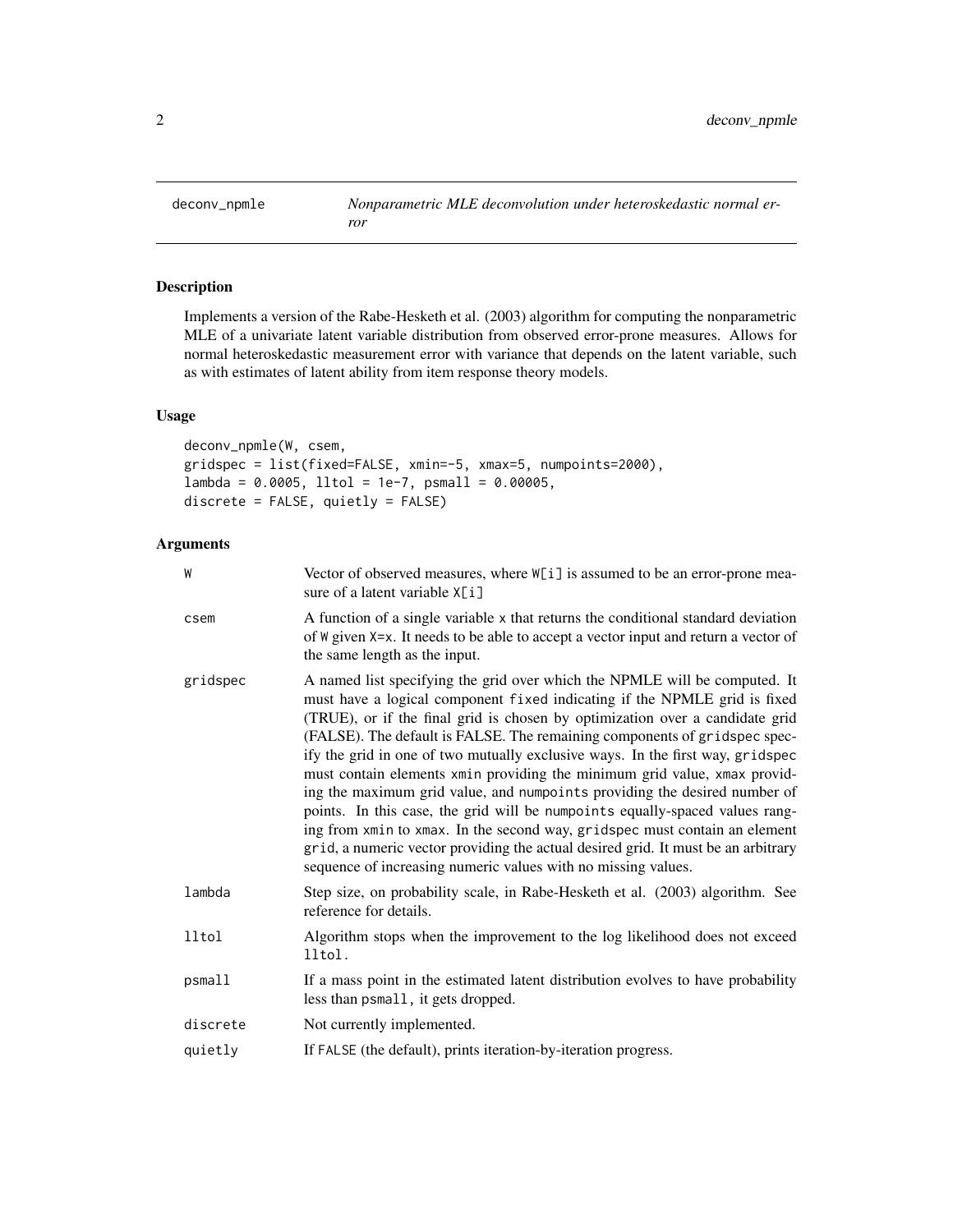#### deconv\_npmle 3

#### Details

The assumed model is  $W = X + U$  where the conditional distribution of U given  $X = x$  is assumed to be normal with mean zero and standard deviation  $csem(x)$ . The function uses W to estimate a discrete latent distribution for X that maximizes the likelihood of the observed data. The function optimizes the mass points (among a grid of candidate values) and the associated probabilities.

In the special case of homoskedastic error, the function csem must be defined such that when passed a vector of length n, it returns a vector of length n where each element is a common constant.

The default values of xmin and xmin in gridspec are generally appropriate only for a latent variable on a standardized scale with mean zero and variance one, and should be set to appropriate values given the scale of W.

#### Value

A list with elements

- gridspec: Information about the initial grid
- .history: Iteration-by-iteration evolution of the estimated distribution, if gridspec\$fixed is FALSE. Otherwise it is an empty list
- px: A dataframe providing the final NPMLE distribution. There are as many rows as there are mass points in the estimated distribution; fields described below
- reliability: An estimate of the reliability of W, equal to the estimated variance of X divided by the sample variance of W
- simex\_varfuncs: A dataframe with as many rows as there are unique values of W, providing estimated plug-in variance functions to use for SIMEX data generation with latent heteroskedastic error as described in Lockwood and McCaffrey (forthcoming); see references. Fields described below

The fields of px are:

- x: Location of mass point
- csem: Value of function csem at mass point
- p: probability at mass point
- Il: log likelihood at solution
- ex: Estimate of mean of latent distribution
- varx: Estimate of variance of latent distribution

The fields of simex\_varfuncs are:

- W: Unique observed values w of W
- gW: The square of csem evaluated at  $W = w$
- gEXW: The square of csem evaluated at E[X | W=w], the conditional mean of X given W=w
- EgXW: The conditional mean of the square of csem of X given  $W=w$ , equal to  $E[g(X)] = W=w$

#### Author(s)

J.R. Lockwood <jrlockwood@ets.org>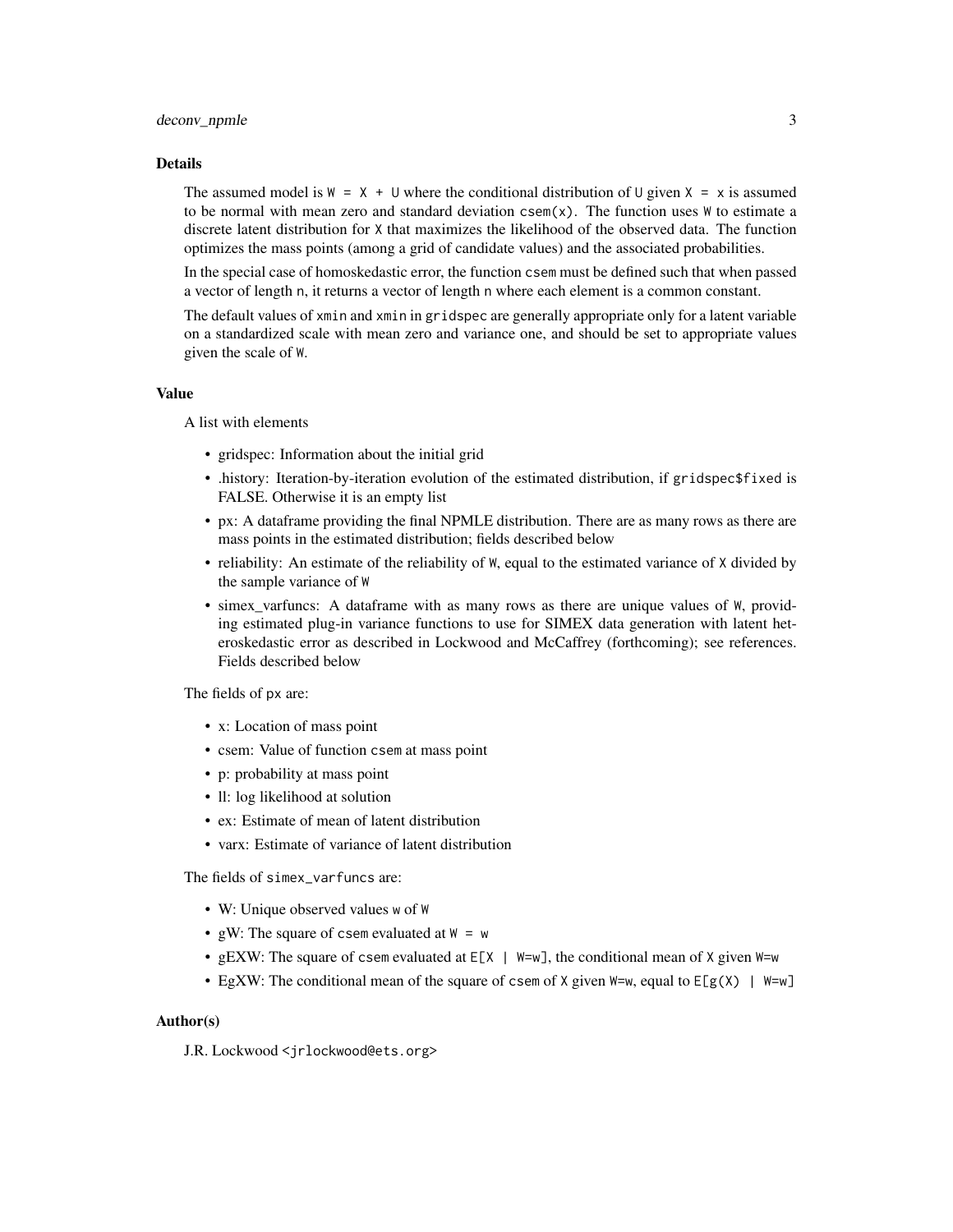#### <span id="page-3-0"></span>References

Lockwood J.R. and McCaffrey D.F. (2014). "Correcting for test score measurement error in AN-COVA models for estimating treatment effects," *Journal of Educational and Behavioral Statistics* 39(1):22-52.

Lockwood J.R. and McCaffrey D.F. (2017). "Simulation-extrapolation with latent heteroskedastic variance," *Psychometrika* 82(3):717-736.

Rabe-Hesketh S., Pickles A. and Skrondal A. (2003). "Correcting for covariate measurement error in logistic regression using nonparametric maximum likelihood estimation," *Statistical Modelling* 3:215-232.

### See Also

[testscores](#page-18-1),[eivreg](#page-4-1)

#### Examples

data(testscores)

```
## get the unique values of the lag 1 math score and CSEM
## values and approximate the CSEM function using approxfun()
tmp <- unique(testscores[,c("math_lag1","math_lag1_csem")])
print(tmp <- tmp[order(tmp$math_lag1),])
```

```
.csem <- approxfun(tmp$math_lag1, tmp$math_lag1_csem, rule=2:2)
plot(tmp$math_lag1, tmp$math_lag1_csem)
lines(tmp$math_lag1, .csem(tmp$math_lag1), col="blue")
```

```
## get NPMLE distribution of latent lag 1 math achievement
m \le - deconv_npmle(W = testscores$math_lag1,
                 csem = csem,gridspec = list(fixed = FALSE,
                                 xmin = min(testscores$math_lag1),
                                 xmax = max(testscores$math_lag1),
                                 numpoints = 10000),
                 quietly = TRUE)
```
print(m\$px)

```
## estimated mean is approximately the mean of W, but
## the estimated variance is less than the variance of W,
## as it should be
print(c(empirical = mean(testscores$math_lag1),
       estimated = m$px$ex[1]))
```

```
print(c(empirical = var(testscores$math_lag1),
       estimated = m$px$varx[1])
```

```
## estimated reliability of W:
print(m$reliability)
```

```
## if implementing SIMEX, simex_varfuncs provides plug-in
```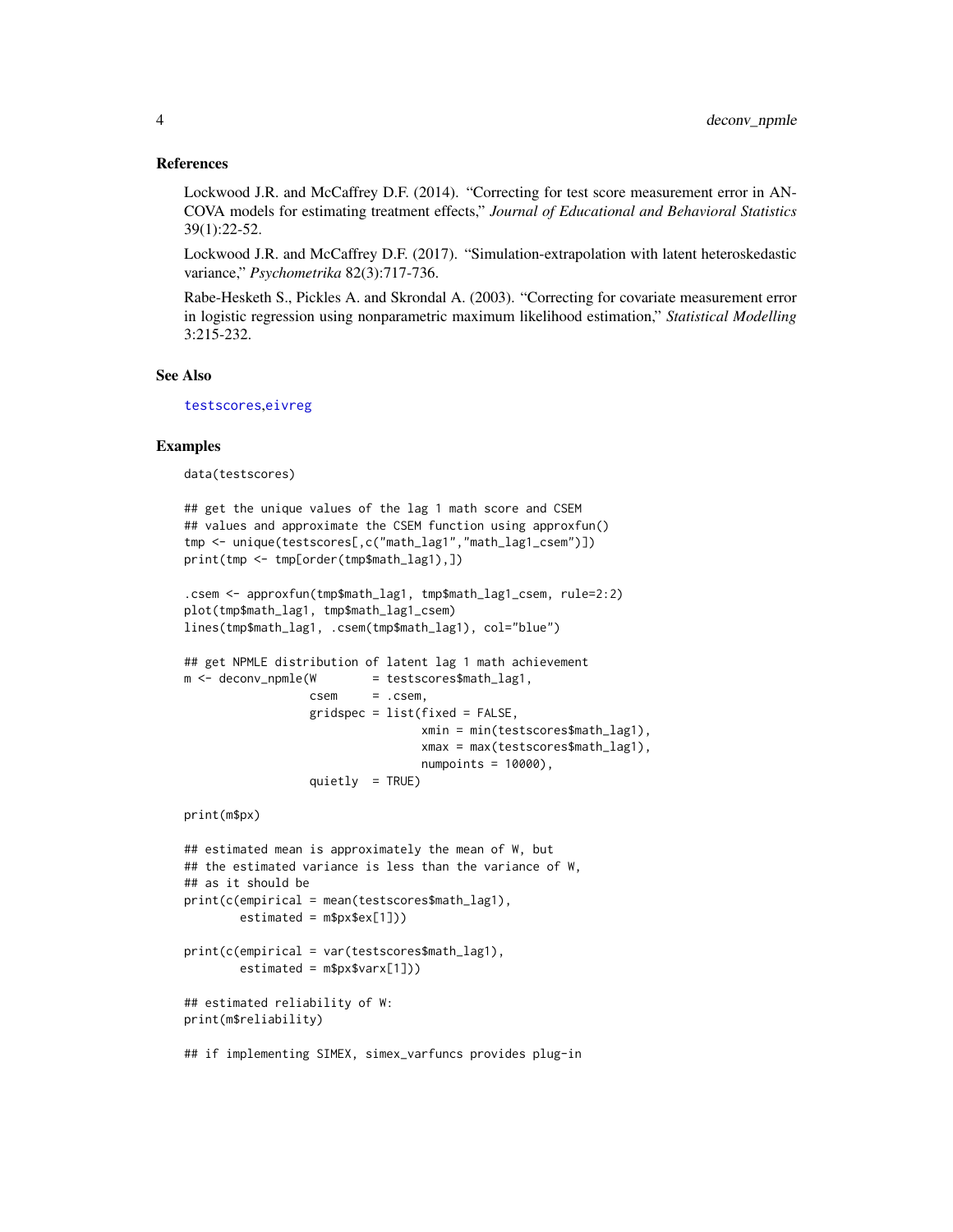#### <span id="page-4-0"></span>eivreg **5**

```
## options to use for the heteroskedastic error variance
## of each observed W
print(m$simex_varfuncs)
## simple "value-added" estimates of school effects on math,
## adjusting for measurement error in the lag 1 math score.
testscores$schoolid <- factor(testscores$schoolid)
meiv \le eivreg(math \sim math_lag1 + sped + frl + schoolid,
        data = testscores,
        reliability = c(math\_lag1 = m$reliability),contrasts = list(schoolid = "contr.sum"))
print(summary(meiv))
## alternative deconvolution with fixed grid
m < - deconv_npmle(W = testscores$math_lag1,
                 csem = .csem,
                  gridspec = list(fixed = TRUE,
                                  xmin = min(testscores$math_lag1),
                                  xmax = max(testscores$math_lag1),
                                  numpoints = 40),
                  quietly = TRUE)
```
print(m\$px)

<span id="page-4-1"></span>

eivreg *Errors-in-variables (EIV) linear regression*

#### Description

Fits errors-in-variables (EIV) linear regression given specified reliabilities, or a specified variance/covariance matrix for the measurement errors. For either case, it computes robust standard error estimates that allow for weighting and/or clustering.

#### Usage

```
eivreg(formula, data, subset, weights, na.action, method = "qr",
model = TRUE, x = FALSE, y = FALSE, qr = TRUE, singular.ok = FALSE,
contrasts = NULL, reliability = NULL, Sigma_error = NULL,
cluster_varname = NULL, df_adj = FALSE, stderr = TRUE, offset,
...)
```
# Arguments

```
formula, data, subset, weights, na.action, method, model, x, y, qr
                See documentation for \text{lm}.
singular.ok, contrasts, offset, ...
                 See documentation for lm.
```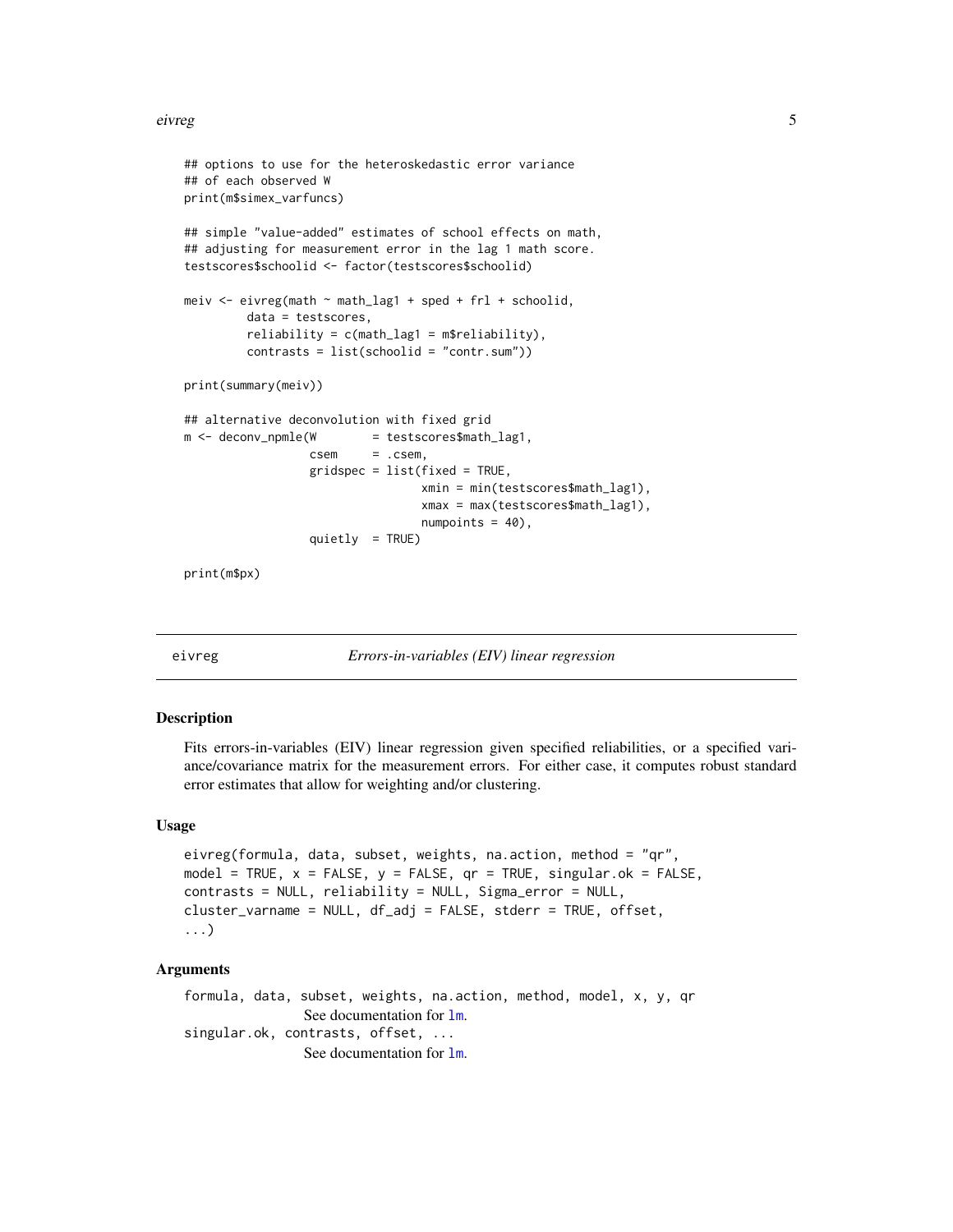| reliability     | Named numeric vector giving the reliability for each error-prone covariate. If<br>left NULL, Sigma_error must be specified.                                                                                                                                                              |
|-----------------|------------------------------------------------------------------------------------------------------------------------------------------------------------------------------------------------------------------------------------------------------------------------------------------|
| Sigma_error     | Named numeric matrix giving the variance/covariance matrix of the measure-<br>ment errors for the error-prone covariate(s). If left NULL, reliability must be<br>specified.                                                                                                              |
| cluster_varname |                                                                                                                                                                                                                                                                                          |
|                 | A character variable providing the name of a variable in data that will be used<br>as a clustering variable for robust standard error computation.                                                                                                                                       |
| df_adj          | Logical (default FALSE); if TRUE, the estimated variance/covariance matrix of<br>the regression parameters is multiplied by $N/(N-p)$ , where N is the number of<br>observations used in the model fit and p is the number of regression parameters<br>(including an intercept, if any). |
| stderr          | Logical (default TRUE); if FALSE, does not compute estimated variance/covariance<br>matrix of the regression parameters.                                                                                                                                                                 |

#### Details

#### *Theory*

The EIV estimator applies when one wishes to estimate the parameters of a linear regression of  $Y$  on  $(X, Z)$ , but covariates  $(W, Z)$  are instead observed, where  $W = X + U$  for mean zero measurement error  $U$ . Additional assumptions are required about  $U$  for consistent estimation; see references for details.

The standard EIV estimator of the regression coefficients is  $(Q'Q - S)^{-1}Q'Y$ , where Q is the design matrix formed from  $(W, Z)$  and S is a matrix that adjusts  $Q'Q$  to account for elements that are distorted due to measurement error. The value of  $S$  depends on whether reliability or Sigma\_error is specified. When Sigma\_error is specified,  $S$  is known. When reliability is specified,  $S$  must be estimated using the marginal variances of the observed error-prone covariates.

The estimated regression coefficients are solutions to a system of estimating equations, and both the system of equations and the solutions depend on whether reliability or Sigma\_error is specified. For each of these two cases, standard errors for the estimated regression coefficients are computed using standard results from M-estimation; see references. For either case, adjustments for clustering are provided if specified.

#### *Syntax Details*

Exactly one of reliability or Sigma\_error must be specified in the call. Sigma\_error need not be diagonal in the case of correlated measurement error across multiple error-prone covariates.

Error-prone variables must be included as linear main effects only; the current version of the code does not allow interactions among error-prone covariates, interactions of error-prone covariates with error-free covariates, or nonlinear functions of error-prone covariates. The error-prone covariates cannot be specified with any construction involving I().

#### The current version does not allow singular.ok=TRUE.

It is strongly encouraged to use the data argument to pass a dataframe containing all variables to be used in the regression, rather than using a matrix on the right hand side of the regression formula. In addition, if cluster\_varname is specified, everything including the clustering variable must be passed as data.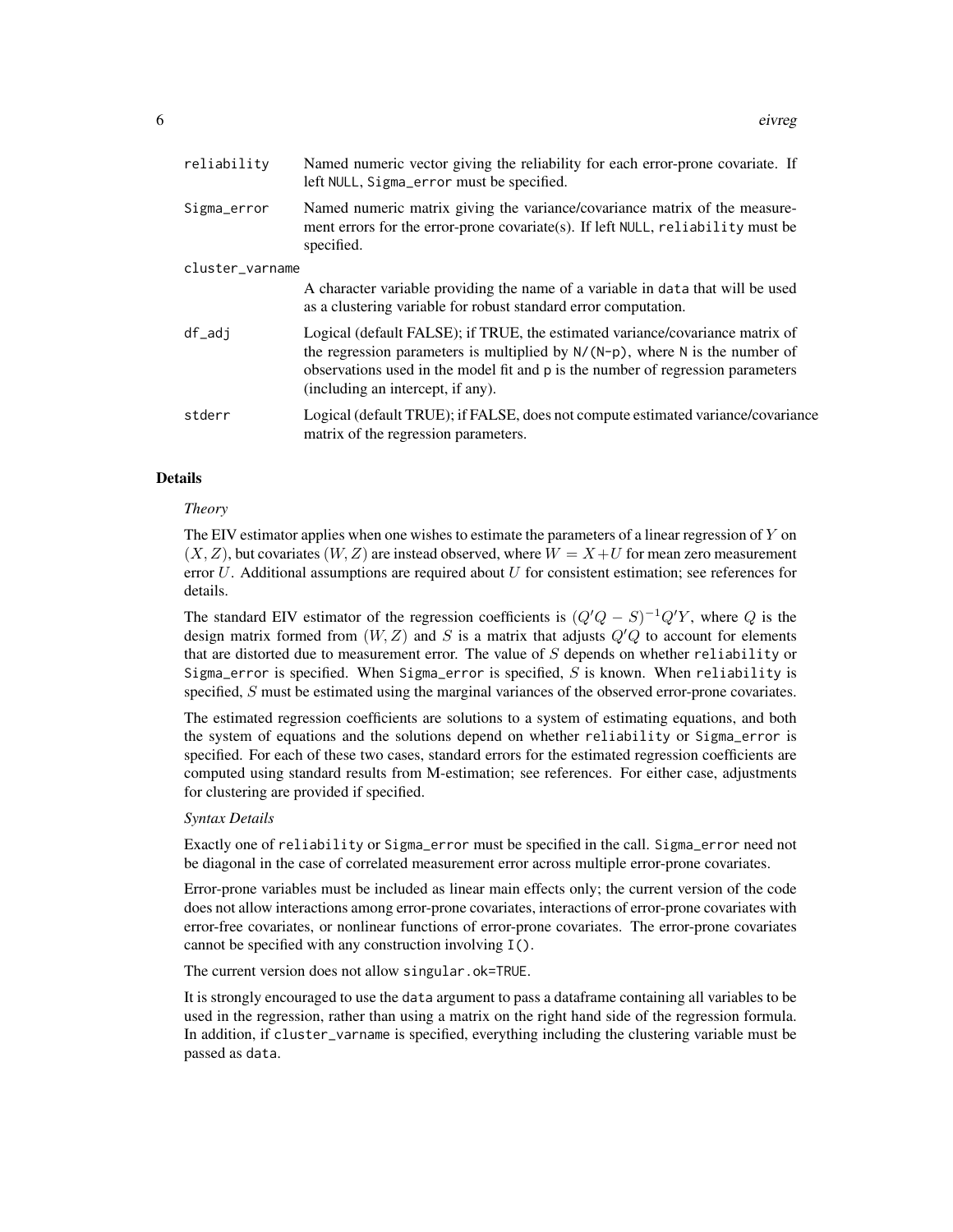#### <span id="page-6-0"></span>eivreg **7** and 2012 the set of the set of the set of the set of the set of the set of the set of the set of the set of the set of the set of the set of the set of the set of the set of the set of the set of the set of the

If weights is specified, a weighted version of the EIV estimator is computed using operations analogous to weighted least squares in linear regression, and a standard error for this weighted estimator is computed. Weights must be positive and will be normalized inside the function to sum to the number of observations used to fit the model. Cases with missing weights will get dropped just like cases with missing covariates.

Different software packages that compute robust standard errors make different choices about degreesof-freedom adjustments intended to improve small-sample coverage properties. The df\_adj argument will inflate the estimated variance/covariance matrix of the estimated regression coefficients by N/(N-p); see Wooldridge (2002, p. 57). In addition, if cluster\_varname is specified, the estimated variance/covariance matrix will be inflated by M/(M-1) where M is the number of unique clusters present in the estimation sample.

# Value

An list object of class eivlm with the following components:

| coefficients  | Estimated regression coefficients from EIV model.                                                                                                                                                                                                                                                                                                                                                                 |
|---------------|-------------------------------------------------------------------------------------------------------------------------------------------------------------------------------------------------------------------------------------------------------------------------------------------------------------------------------------------------------------------------------------------------------------------|
| residuals     | Residuals from fitted EIV model.                                                                                                                                                                                                                                                                                                                                                                                  |
| rank          | Column rank of regression design matrix.                                                                                                                                                                                                                                                                                                                                                                          |
| fitted.values | Fitted values from EIV model.                                                                                                                                                                                                                                                                                                                                                                                     |
| N             | Number of observations used in fitted model.                                                                                                                                                                                                                                                                                                                                                                      |
| Sigma_error   | The measurement error covariance matrix, if supplied.                                                                                                                                                                                                                                                                                                                                                             |
| reliability   | The vector of reliabilities, if supplied.                                                                                                                                                                                                                                                                                                                                                                         |
| relnames      | The names of the error-prone covariates.                                                                                                                                                                                                                                                                                                                                                                          |
| XpX_adj       | The cross-product matrix of the regression, adjusted for measurement error.                                                                                                                                                                                                                                                                                                                                       |
| varYXZ        | The maximum likelihood estimate of the covariance matrix of the outcome $Y$ ,<br>the latent covariates $X$ and the observed, error-free covariates $Z$ .                                                                                                                                                                                                                                                          |
| latent_resvar | A degrees-of-freedom adjusted estimate of the residual variance of the latent<br>regression. NOTE: this not an estimate of the residual variance of the regression<br>on the observed covariates $(W, Z)$ , but rather an estimate of the residual variance<br>of the regression on $(X, Z)$ .                                                                                                                    |
| <b>VCOV</b>   | The estimated variance/covariance matrix of the regression coefficients.                                                                                                                                                                                                                                                                                                                                          |
|               | cluster_varname, cluster_values, cluster_num                                                                                                                                                                                                                                                                                                                                                                      |
|               | If cluster_varname is specified, it is returned in the object, along with cluster_values<br>providing the actual values of the clustering variable for the cases used in the fit-<br>ted model, and cluster_num, the number of unique such clusters.                                                                                                                                                              |
| <b>OTHER</b>  | The object also includes components assign, df. residual, xlevels, call,<br>terms, model and other optional components such as weights, depending on the<br>call; see 1m. In addition, the object includes components unadj_coefficients,<br>unadj_fitted.values,unadj_residuals,unadj_effects, and unadj_qr that<br>are computed from the unadjusted regression model that ignores measurement<br>error; see 1m. |

# Author(s)

J.R. Lockwood <jrlockwood@ets.org> modified the [lm](#page-0-0) function to adapt it for EIV regression.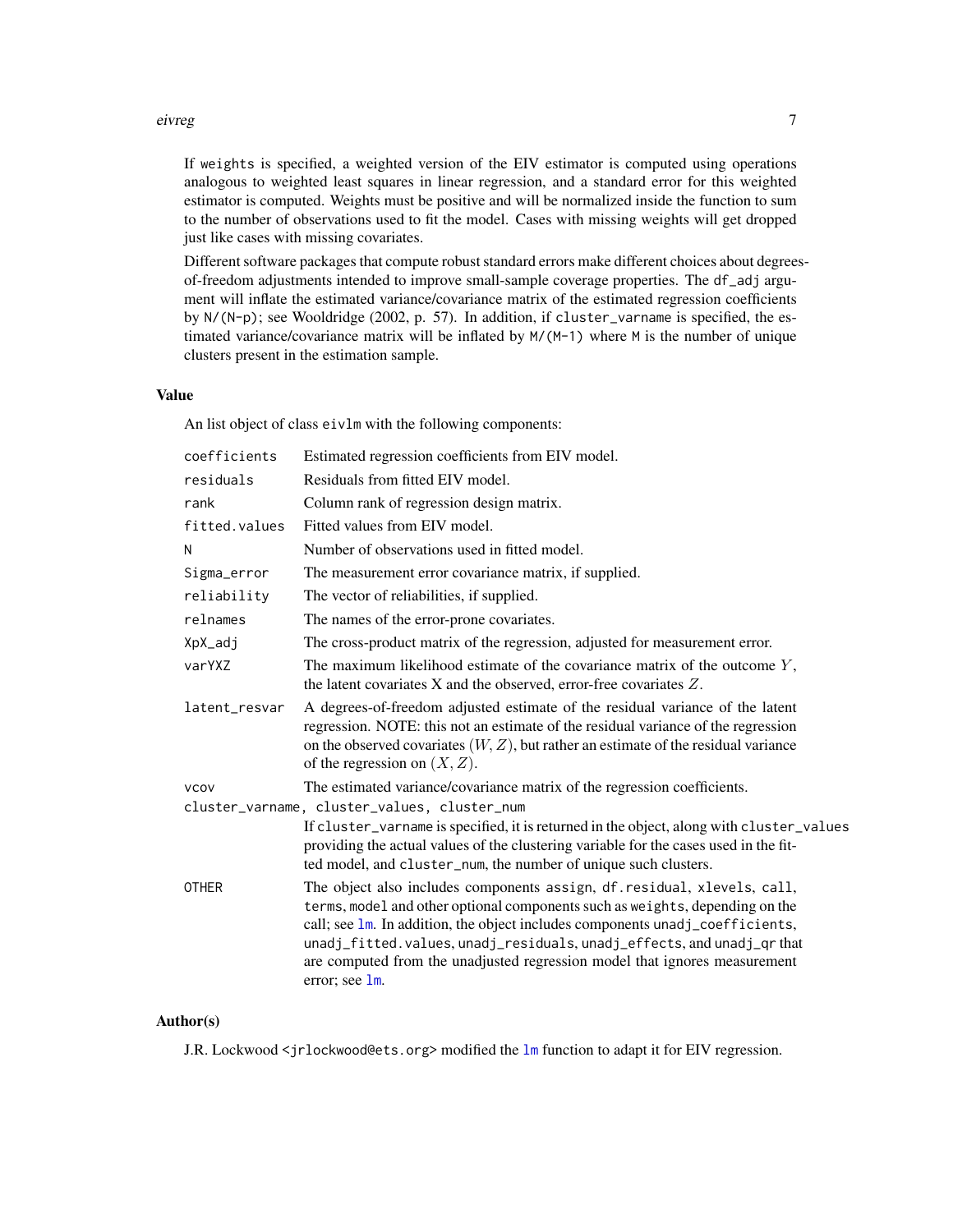#### <span id="page-7-0"></span>References

Carroll R.J, Ruppert D., Stefanski L.A. and Crainiceanu C.M. (2006). *Measurement Error in Nonlinear Models: A Modern Perspective* (2nd edition). London: Chapman & Hall.

Fuller W. (2006). *Measurement Error Models* (2nd edition). New York: John Wiley & Sons.

Stefanksi L.A. and Boos D.B. (2002). "The calculus of M-estimation," *The American Statistician* 56(1):29-38.

Wooldridge J. (2002). *Econometric Analysis of Cross Section and Panel Data*. Cambridge, MA: MIT Press.

### See Also

[lm](#page-0-0), [summary.eivlm](#page-17-1), [deconv\\_npmle](#page-1-1)

#### Examples

```
set.seed(1001)
## simulate data with covariates x1, x2 and z.
\mathsf{.n} <- 1000
.d \leq data.frame(x1 = rnorm(.n))
. d$x2 <- sqrt(0.5)*.d$x1 + rnorm(.n, sd=sqrt(0.5)). d$z <- as.numeric(.d$x1 + .d$x2 > 0)
## generate outcome
## true regression parameters are c(2,1,1,-1)
.d$y <- 2.0 + 1.0*.d$x1 + 1.0*.d$x2 - 1.0*.d$z + rnorm(.n)
## generate error-prone covariates w1 and w2
Sigma_error <- diag(c(0.20, 0.30))
dimnames(Sigma_error) <- list(c("w1","w2"), c("w1","w2"))
.d$w1 <- .d$x1 + rnorm(.n, sd = sqrt(Sigma_error["w1","w1"]))
.d$w2 <- .d$x2 + rnorm(.n, sd = sqrt(Sigma_error["w2","w2"]))
## fit EIV regression specifying known measurement error covariance matrix
.mod1 <- eivreg(y \sim w1 + w2 + z, data = .d, Sigma_error = Sigma_error)
print(class(.mod1))
.tmp <- summary(.mod1)
print(class(.tmp))
print(.tmp)
## fit EIV regression specifying known reliabilities. Note that
## point estimator is slightly different from .mod1 because
## the correction matrix S must be estimated when the reliability
## is known.
.lambda <- c(1,1) / (c(1,1) + diag(Sigma_error)).mod2 <- eivreg(y \sim w1 + w2 + z, data = .d, reliability = .lambda)
print(summary(.mod2))
```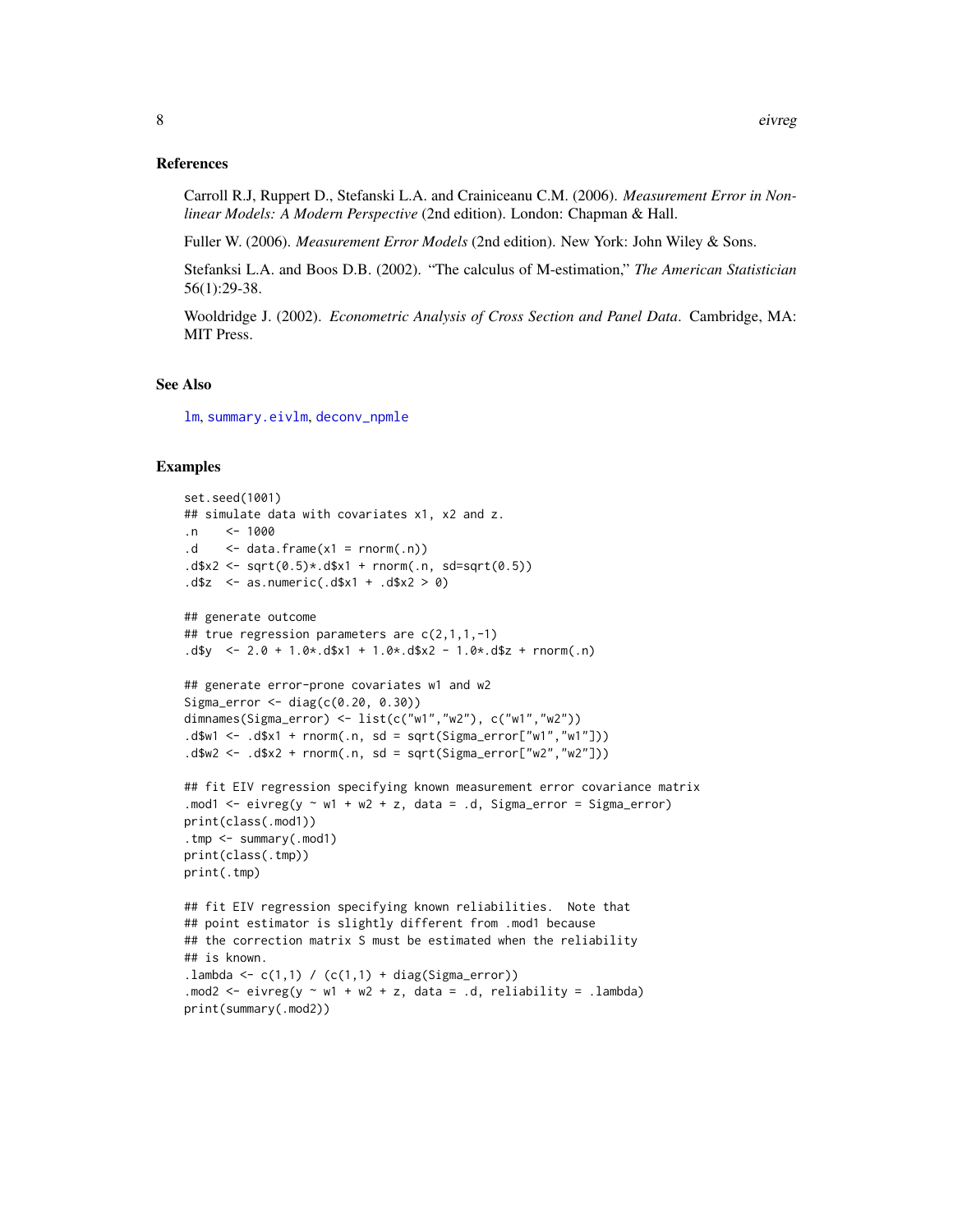```
get_bugs_wishart_scalemat
```
*Compute a BUGS-compliant scale matrix for a Wishart prior distribution for precision matrix that is consistent with target variances.*

#### Description

Computes a scale matrix in the BUGS parameterization that corresponds to a minimally-informative Wishart prior distribution for a precision matrix, with the property that the medians of the diagonals of the implied prior distribution for the corresponding covariance matrix are approximately equal to specified target variances.

#### Usage

```
get_bugs_wishart_scalemat(target, nsim=25000, reltol = 0.05, quietly=TRUE)
```
## Arguments

| target  | A p-dimensional vector of target variances. These are the variances that you<br>would like your BUGS Wishart prior distribution to support. |
|---------|---------------------------------------------------------------------------------------------------------------------------------------------|
| nsim    | Number of Monte-Carlo simulations used to set target scale matrix. Default is<br>25,000.                                                    |
| reltol  | Relative tolerance determining when the algorithm stops trying to find a better<br>scale matrix. Default is 0.05.                           |
| quietly | If quietly is FALSE, prints iterative and final diagnostic information. Default is<br>TRUE.                                                 |

#### Details

When using WinBUGS/OpenBUGS/JAGS, it is often necessary to provide a Wishart prior distribution for the precision matrix of a p-dimensional random vector. It is common to use a Wishart distribution with p+1 degrees of freedom in this case. The question is what scale matrix to use. The BUGS languages parameterize the Wishart distribution such that if a precision matrix M is given the prior distribution M  $\sim$  dwish(S, p+1) for a pxp scale matrix S and p+1 degrees of freedom, the expected value of M is p+1 times the inverse of S.

The current function determines a diagonal scale matrix S such that the implied prior distribution for the inverse of M, the variance/covariance matrix of the random vector, under the distribution  $M \sim$  dwish(S, p+1) in the BUGS parameterization, has medians of the diagonal elements approximately equal to some target variances specified by target. It iteratively tries values of S via Monte Carlo simulation to select a value of S with the desired property.

The value of reltol determines how close the match must be. Larger values of nsim and smaller values of reltol will lead to smaller Monte Carlo error in the estimate scale matrix.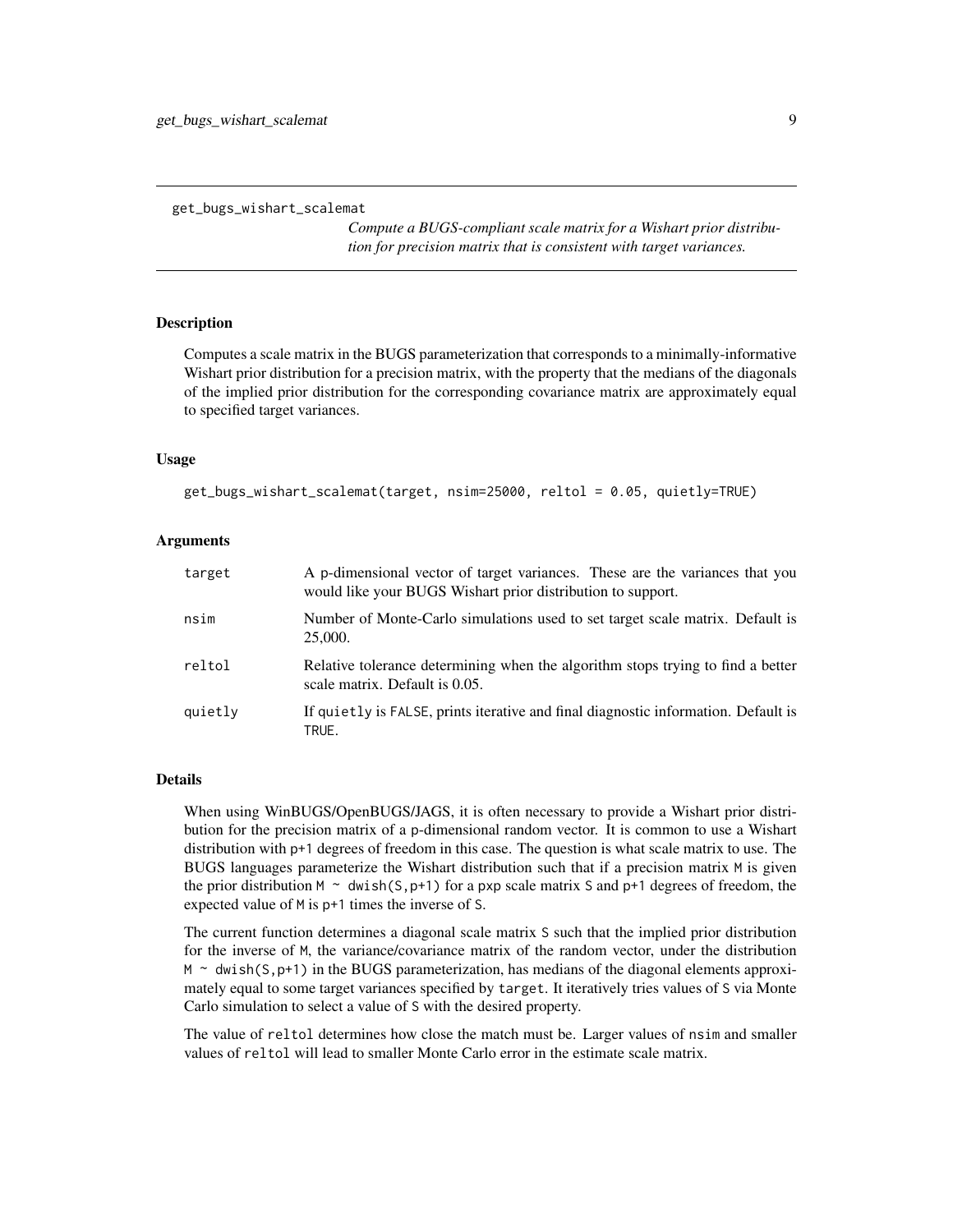# <span id="page-9-0"></span>Value

A list with elements

- bugs.df: Degrees of freedom to use for Wishart prior distribution in BUGS, equal to p+1 where p is the dimension of target.
- bugs.scalemat: Scale matrix to use for Wishart prior distribution in BUGS.
- varsum: Summary of prior distribution of implied variances; medians should approximately equal target.
- corsum: Summary of prior distribution of implied correlations.

# Author(s)

J.R. Lockwood <jrlockwood@ets.org>

#### Examples

```
tmp \leftarrow get_bugs_wishart_scalemat(target = c(10,4,4,8), nsim = 30000,reltol = 0.02, quietly=FALSE)
print(tmp)
## if you now model precison matrix M ~ dwish(tmp$bugs.scalemat,
## tmp$bugs.df) in a BUGS language, this will imply a prior distribution
## for the inverse of M that has medians of the diagonal elements
## approximately equal to 'target'
```
lr\_ancova *Latent Regression for Group Effects with Latent Heteroskedastic Error Variance*

#### Description

Uses the [jags](#page-0-0) function in R2jags to fit a latent-variable GLM with error-prone covariates that may have heteroskedastic normal measurement error with variance that is a function of the latent variable, such as commonly occurs with test scores computed using item-response-theory (IRT) models.

# Usage

```
lr_ancova(outcome_model, Y, W, Z, G, varfuncs, plotfile=NULL,
seed=12345, modelfileonly=FALSE, scalemat=NULL, blockprior=TRUE, ...)
```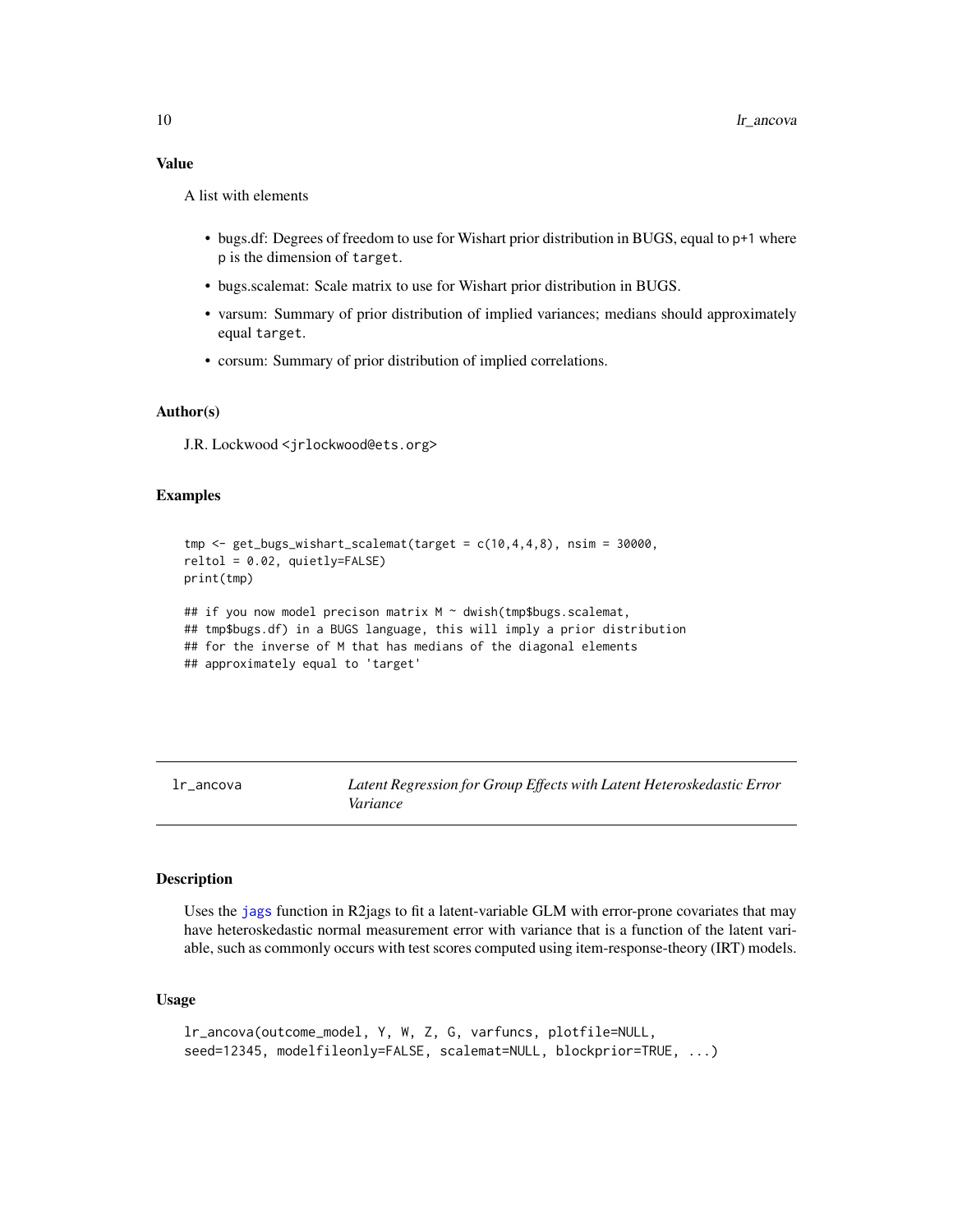#### <span id="page-10-0"></span>lr\_ancova 11

#### Arguments

| outcome_model | A character string indicating the outcome model. Valid values are currently<br>'normal', 'normalME', 'poisson', 'bernoulli_probit', and 'bernoulli_logit'.                                                                                                                                                                                                                                                            |
|---------------|-----------------------------------------------------------------------------------------------------------------------------------------------------------------------------------------------------------------------------------------------------------------------------------------------------------------------------------------------------------------------------------------------------------------------|
| Y             | A numeric vector of outcome values. Missing values are allowed.                                                                                                                                                                                                                                                                                                                                                       |
| W             | A numeric matrix of error-prone covariates. Missing values are allowed, though<br>no column of W may be entirely missing.                                                                                                                                                                                                                                                                                             |
| Z             | A numeric matrix of error-free covariates. Missing values are not allowed. First<br>column must be a vector of 1s to serve as a model intercept because effects of<br>groups in G are parameterized with a sum-to-zero constraint. See Details for<br>additional information.                                                                                                                                         |
| G             | A numeric or factor vector indicating group memberships of units. Missing<br>values not allowed.                                                                                                                                                                                                                                                                                                                      |
| varfuncs      | A list with as many components as there are error-prone covariates, equal to the<br>number of columns of W. For each i from 1 to ncol(W), varfuncs[[i]] is itself<br>a list summarizing the known information about the measurement error in the<br>variable W[, i]. See Details.                                                                                                                                     |
| plotfile      | Character string providing full path to a PDF file that will store some diagnostic<br>plots regarding the variance functions. Default is NULL and will be assigned to<br>a file in a temporary directory and the name of file will be returned.                                                                                                                                                                       |
| seed          | An integer that will be passed to set. seed so that Monte Carlo results can be<br>reproduced.                                                                                                                                                                                                                                                                                                                         |
| modelfileonly | If TRUE, function will return a link to a file that contains the JAGS model code,<br>but will not actually fit the model. Default is FALSE.                                                                                                                                                                                                                                                                           |
| scalemat      | When there are multiple error-prone covariates, the specification of the Bayesian<br>model as implemented in JAGS requires a scale matrix for a Wishart prior distri-<br>bution for a precision matrix. The default is NULL, in which case the function<br>will set a value of scalemat; see Details. If the user wishes to pass a scalemat<br>it must be a positive-definite symmetric matrix of dimension ncol (W). |
| blockprior    |                                                                                                                                                                                                                                                                                                                                                                                                                       |
|               | If TRUE (the default), specifies JAGS code to encourage updating regression<br>model parameters as a block to improve MCMC mixing.                                                                                                                                                                                                                                                                                    |

# Details

#### *Theory*

The outcome Y is assumed to depend on  $(X, Z, G)$  where X is a vector of latent variables, Z is a vector of observed, error-free variables, and  $G$  is a grouping variable. For example, one may be interested in the effects of some intervention where  $G$  indicates groupings of units that received different treatments, and the variables  $(X, Z)$  are potential confounders. This function addresses the case where  $X$  is unobserved, and error-prone proxies  $W$  are instead observed. It is assumed that  $W = X + U$  for mean-zero, normally-distributed measurement error U, and that  $Var(U)$  may be a function  $g(X)$  of X. Such error structures commonly arise with the use of test scores computed using item-response-theory (IRT) models. Details on these issues and other model assumptions are provided in the references. The model is a generalization of errors-in-variables linear regression.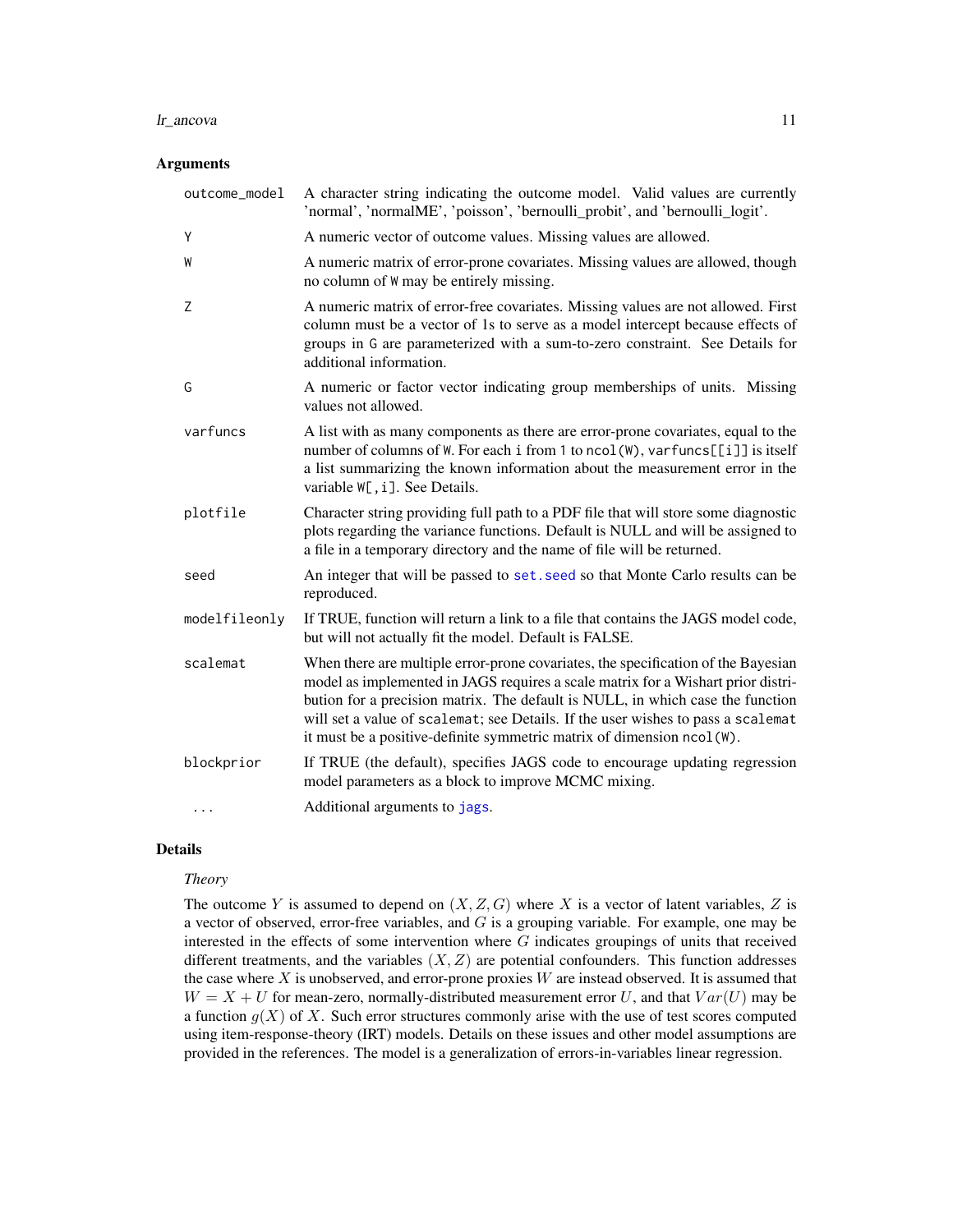The model assumes that the outcome Y depends on  $(X, Z, G)$  through a linear function of these predictors, and parameters for this linear function are estimated. The conditional distribution of  $Y$ given these predictors that is assumed by the model depends on outcome\_model. If outcome\_model is normal, the conditional distribution of  $Y$  is assumed to be normal, and the model also estimates a residual variance for  $Y$  given the covariates. If outcome\_model is normalME, it is assumed that there is a latent variable (call it Yl) that follows the same conditional distribution as when outcome\_model is normal, and then Y measures Yl with normal measurement error and the known information about this error is passed as the last component of varfuncs. In this way, the lr\_ancova can support models with heteroskedastic measurement error in both the predictors and the outcome. If outcome\_model is poisson,  $Y$  must consists of non-negative integers and a log link is assumed. If outcome\_model is bernoulli\_logit, Y must take on values of 0 and 1, and a logit link is assumed. Finally, if outcome\_model is bernoulli\_probit, Y must take on values of 0 and 1, and a probit link is assumed.

The model assumes that the conditional distribution of X given  $(Z, G)$  is normal with a mean vector that depends on  $(Z, G)$  and a covariance matrix that is assumed not to depend on  $(Z, G)$ . Both the regression parameters and the residual covariance matrix of this conditional distribution are estimated.

All parameters of the model involving  $(Y, X, Z, G)$  are estimated using the observed data  $(Y, W, Z, G)$ using assumptions and information about the distribution of the measurement errors  $U$ . The structure assumed here is that measurement errors are independent across units and across dimensions of X, and that the conditional distribution of U given  $(Y, X, Z, G)$  is a normal distribution with mean zero and variance  $q(X)$ . The function q must be specified and can be constant. Additional discussions of this class of error functions are provided in the references, and details about how information about  $g$  is conveyed to this function are provided below.

#### *Syntax Details*

Note that this function requires the R2jags package, which in turn requires JAGS to be installed on your system.

The function will check that the only column of Z that is in the span of the columns of the design matrix implied by the grouping variable G is the first column, corresponding to an intercept. The effects of G are parameterized with a sum-to-zero constraint, so that the effect of each group is expressed relative to the average of all group effects.

The varfuncs argument requires the most thinking. This argument is a list with as many elements as there are error-prone covariates, or one plus the number of error-prone covariates if outcome\_model is normalME. In this latter case, the final element must be the error variance function for  $Y$ .

Each element of the list varfuncs is itself a list providing the measurement error information about one of the error-prone covariates (or the outcome, if outcome\_model is normalME). For each i, varfuncs[[i]] must be a list following a particular structure. First, varfuncs[[i]]\$type must be a character string taking one of three possible values: constant, piecewise\_linear or log\_polynomial. The case constant corresponds to the case of homoskedastic measurement error where  $g(X)$  is constant, and the variance of this measurement error must be provided in varfuncs[[i]]\$vtab. The other two cases correspond to the case where the conditional measurement error variance  $g(X)$  is a nontrivial function of X. In both of these cases, var funcs  $\lceil i \rceil$ ] \$vtab must be a matrix or data frame with exactly two columns and K rows, where the first column provides values  $x[1],...,x[K]$  of X and the second column provides values  $g(x[1])$ ,..., $g(x[K])$ . That is, the function  $g(X)$  is conveyed via a lookup table. The value of K is selected by the user. Larger values of K will make the approximation to  $g(X)$  more accurate but will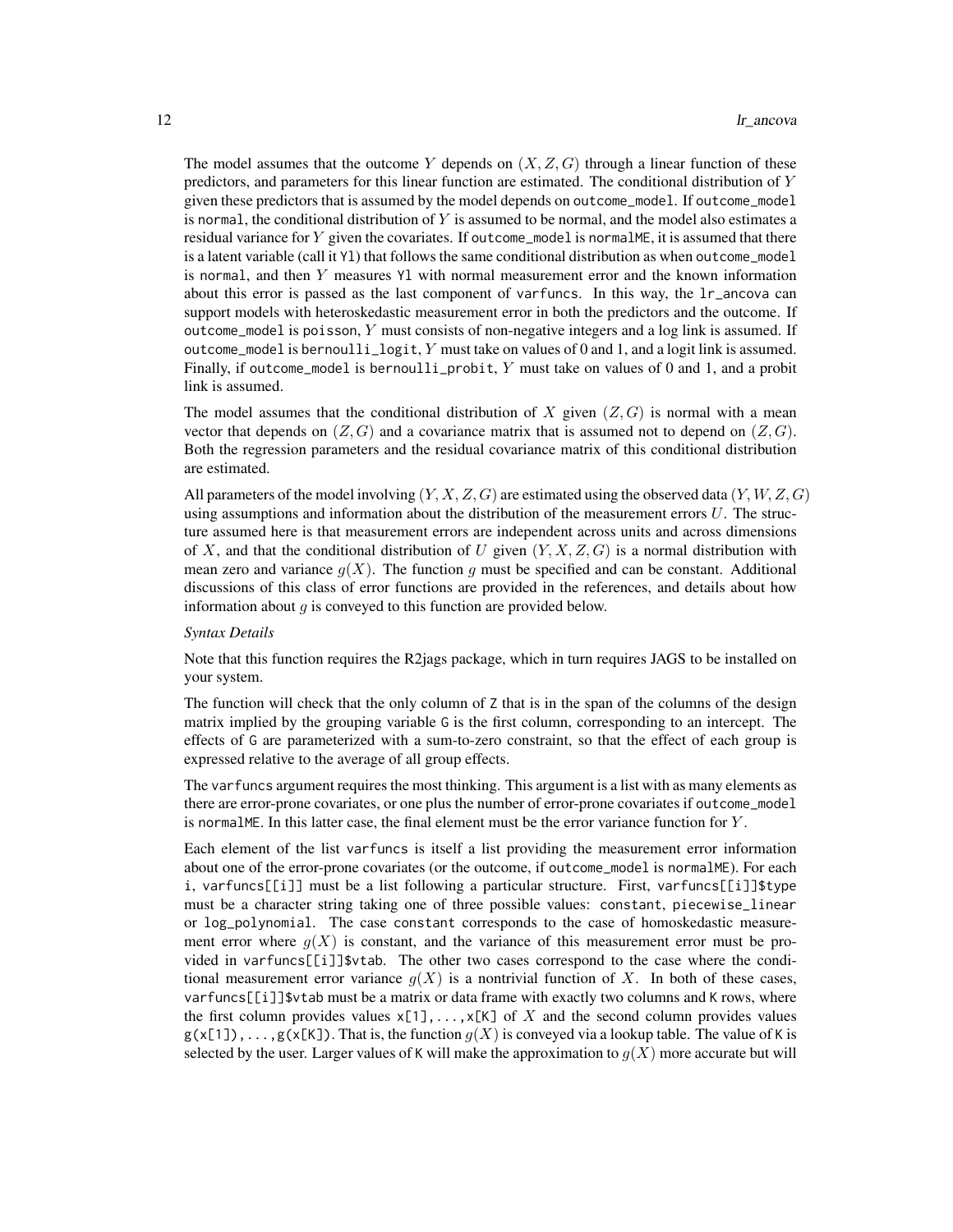#### <span id="page-12-0"></span>lr\_ancova 13

cause the model estimation to proceed more slowly. How the values in the lookup table are used to approximate  $q(X)$  more generally depends whether varfuncs[[i]]\$type is piecewise\_linear or log\_polynomial. In the case of piecewise\_linear, the values in the lookup table are linearly interpolated. In the case of log\_polynomial, a polynomial of degree varfuncs[[i]]\$degree is fitted to the logs of the values of  $g(x[1]), \ldots, g(x[K])$ , and the fitted model is used to build a smooth approximation to the function  $g(X)$ . The default value of varfuncs[[i]]\$degree if it is not specified is 6. For either the piecewise linear or log polynomial approximations, the function  $g(X)g(X)$  is set to  $g(x[1])$  for values of x smaller than  $x[1]$ , and is set of  $g(x[K])$  for values of x larger than x[K]. Diagnostic plots of the approximate variance functions saved in PDF file whose location is returned by lr\_ancova. The Examples section provides examples that will be helpful in specifying varfuncs.

When there are two or more error-prone covariates, the model estimates a residual variance/covariance matrix of X given  $(Z, G)$ . Because the model is fit in a Bayesian framework, a prior distribution is required for this matrix. We are using JAGS and specify a prior distribution for the inverse of the residual variance/covariance matrix using a Wishart distribution. The degrees of freedom parameter of this distribution is set to one plus ncol(W) to be minimally informative. The scale matrix of this distribution can be set by passing an appropriate matrix via the scalemat argument. If scalemat is NULL, the function specifies a diagonal scale matrix that attempts to make the prior medians of the unknown residual variances approximately equal to the residual variances obtained by regressing components of W on  $(Z, G)$ . See [get\\_bugs\\_wishart\\_scalemat](#page-8-1). Such variances will be somewhat inflated due to measurement error in  $W$  but the prior variance of the Wishart distribution is sufficiently large that this lack of alignment should be minimally consequential in most applications. The value of scalemat used in the estimation is returned by the function, and users can start with the default and then pass alternative values via the scalemat argument for sensitivity analyses if desired.

#### Value

A object of class rjags, with additional information specific to this context. The additional information is stored as a list called lr\_ancova\_extras with the following components:

|           | model.location Path to file containing JAGS model code.                                                                                                                                                                     |
|-----------|-----------------------------------------------------------------------------------------------------------------------------------------------------------------------------------------------------------------------------|
|           | plot. location Path to file containing diagnostic plots regarding the variance functions.                                                                                                                                   |
| group.map | A data frame mapping the original group labels in G to integer labels ranging<br>from 1 to the number of unique elements of G. These are useful for mapping the<br>group effects reported by JAGS back to the group labels. |
| scalemat  | The value of scalemat used in the estimation.                                                                                                                                                                               |

The parameters used in the JAGS model, and thus named in the model object, use naming conventions described here. The parameters in the linear function of  $(X, Z, G)$  that is related to Y are partitioned into betaYXZ and betaYG. In applications involving analysis of causal effects of groupings, the parameters betaYG will generally be of most interest. When outcome\_model is normal, the residual standard deviation of Y given  $(X, Z, G)$  is also estimated and is called sdYgivenXZG. Similarly, when outcome\_model is normalME, a residual standard deviation of the latent variable corresponding to Y given  $(X, Z, G)$  is also estimated and is also called sdYgivenXZG. Note in this case that the residual standard deviation of  $Y$  given its corresponding latent variable is assumed to be known and specified via varfuncs.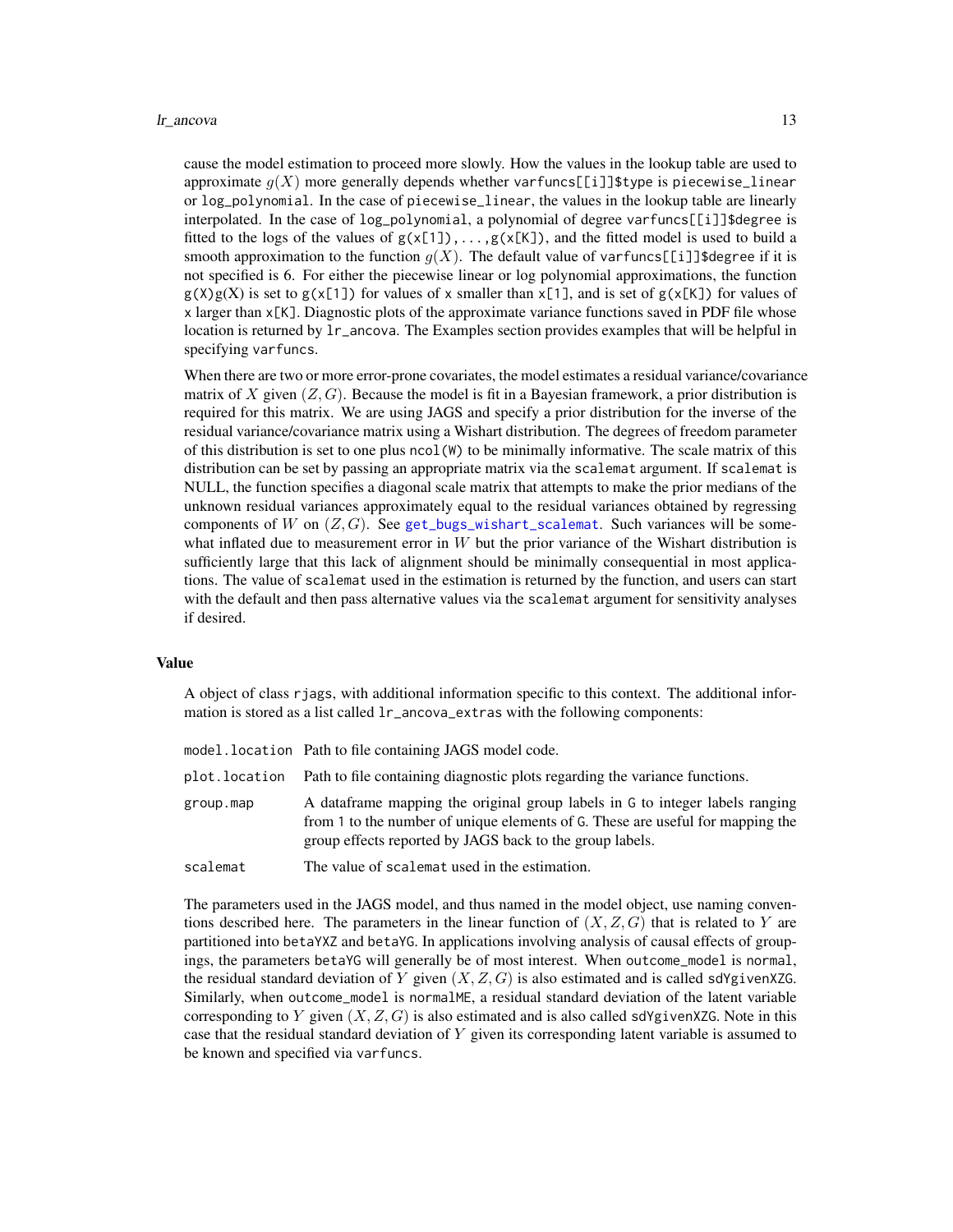#### <span id="page-13-0"></span>14 let  $\frac{1}{2}$  let  $\frac{1}{2}$  let  $\frac{1}{2}$  let  $\frac{1}{2}$  let  $\frac{1}{2}$  let  $\frac{1}{2}$  let  $\frac{1}{2}$  let  $\frac{1}{2}$  let  $\frac{1}{2}$  let  $\frac{1}{2}$  let  $\frac{1}{2}$  let  $\frac{1}{2}$  let  $\frac{1}{2}$  let  $\frac{1}{2}$  let  $\frac{1}{2}$  let  $\frac{1$

The regression parameters for the conditional distribution of X given  $(Z, G)$  are partitioned as betaXZ and betaXG. The residual variance/covariance matrix for X given  $(Z, G)$  is named varXgivenXG. Additional details on these parameters can be found by looking at the JAGS model file whose location is returned as noted above.

### Author(s)

J.R. Lockwood <jrlockwood@ets.org>

#### References

Battauz, M. and Bellio, R. (2011). "Structural modeling of measurement error in generalized linear models with Rasch measures as covariates," *Psychometrika* 76(1):40-56.

Lockwood J.R. and McCaffrey D.F. (2014). "Correcting for test score measurement error in AN-COVA models for estimating treatment effects," *Journal of Educational and Behavioral Statistics* 39(1):22-52.

Lockwood J.R. and McCaffrey D.F. (2017). "Simulation-extrapolation with latent heteroskedastic variance," *Psychometrika* 82(3):717-736.

Plummer, M. (2003). "JAGS: A program for analysis of Bayesian graphical models using Gibbs sampling." Proceedings of the 3rd International Workshop on Distributed Statistical Computing (DSC 2003), Vienna, Austria.

Rabe-Hesketh S., Pickles A. and Skrondal A. (2003). "Correcting for covariate measurement error in logistic regression using nonparametric maximum likelihood estimation," *Statistical Modelling* 3:215-232.

#### See Also

[jags](#page-0-0), [get\\_bugs\\_wishart\\_scalemat](#page-8-1)

# Examples

```
set.seed(3001)
cat("NOTE: this example uses MCMC and takes a little while to run\n")
## example of estimating school "value-added" effects on math test scores,
## adjusting for lag 1 math and ELA scores and accounting for the
## heteroskedastic measurement errors in those scores.
data(testscores)
print(length(unique(testscores$schoolid)))
## to help interpretation of model coefficients and school effects, standardize
```

```
## current and lag 1 test scores to have mean zero and variance 1. Also adjust
## the conditional standard errors of measurement for the lag 1 scores.
testscores$math <- as.vector(scale(testscores$math))
```

```
testscores$math_lag1_csem <- testscores$math_lag1_csem / sd(testscores$math_lag1)
testscores$math_lag1 <- as.vector(scale(testscores$math_lag1))
```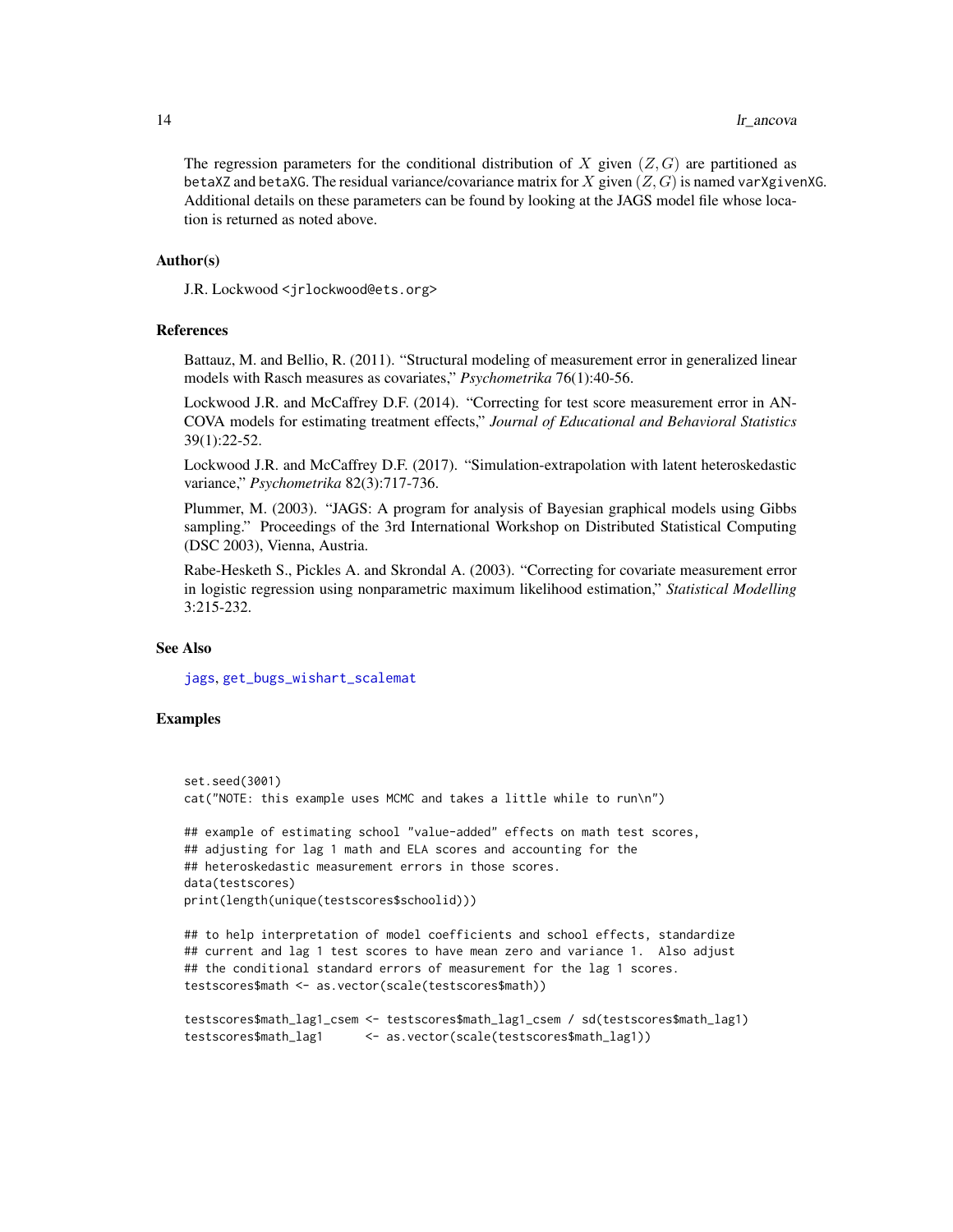#### lr\_ancova 15

```
testscores$lang_lag1_csem <- testscores$lang_lag1_csem / sd(testscores$lang_lag1)
testscores$lang_lag1 <- as.vector(scale(testscores$lang_lag1))
## create pieces needed to call lr_ancova. Note that first column of Z
## must be an intercept.
outcome_model <- "normal"
Y <- testscores$math
W <- testscores[,c("math_lag1","lang_lag1")]
Z <- cbind(1, testscores[,c("sped","frl")])
G <- testscores$schoolid
## create varfuncs. Need to be careful to pass conditional measurement error
## variances, which require squaring the CSEMs
varfuncs <- list()
tmp <- unique(testscores[,c("math_lag1","math_lag1_csem")])
names(tmp) <- c("x","gx")
tmp <- tmp[order(tmp$x),]
tmp$gx <- tmp$gx^2
varfuncs[[1]] <- list(type="log_polynomial", vtab=tmp)
tmp <- unique(testscores[,c("lang_lag1","lang_lag1_csem")])
names(tmp) <- c("x","gx")
tmp <- tmp[order(tmp$x),]
tmp$gx <- tmp$gx^2
varfuncs[[2]] <- list(type="log_polynomial", vtab=tmp)
## fit the model. NOTE: in practice, larger values of n.iter and n.burnin
## would typically be used; they are kept small here so that the example
## runs relatively quickly.
m1 <- lr_ancova(outcome_model, Y, W, Z, G, varfuncs, n.iter=300, n.burnin=100)
## you can check the approximation to the variance functions by looking at the
## PDF file:
print(m1$lr_ancova_extras$plot.location)
## and also can look at the JAGS model file:
print(m1$lr_ancova_extras$model.location)
## the model object is of class "rjags" and so inherits the appropriate methods,
## including print:
print(m1)
## betaXG, betaXZ, and varXgivenZG are for the conditional distribution of X
## given (Z,G). betaYG, betaYXZ and sdYgivenXZG are for the conditional
## distribution of Y given (X,Z,G).
##
## the first two elements of betaYXZ are the coefficients for the two columns of
## X, whereas the following three elements are the coefficients for the three
## columns of Z.
##
## the school effects are in betaYG. extract their posterior means and
## posterior standard deviations:
e <- m1$BUGSoutput$summary
```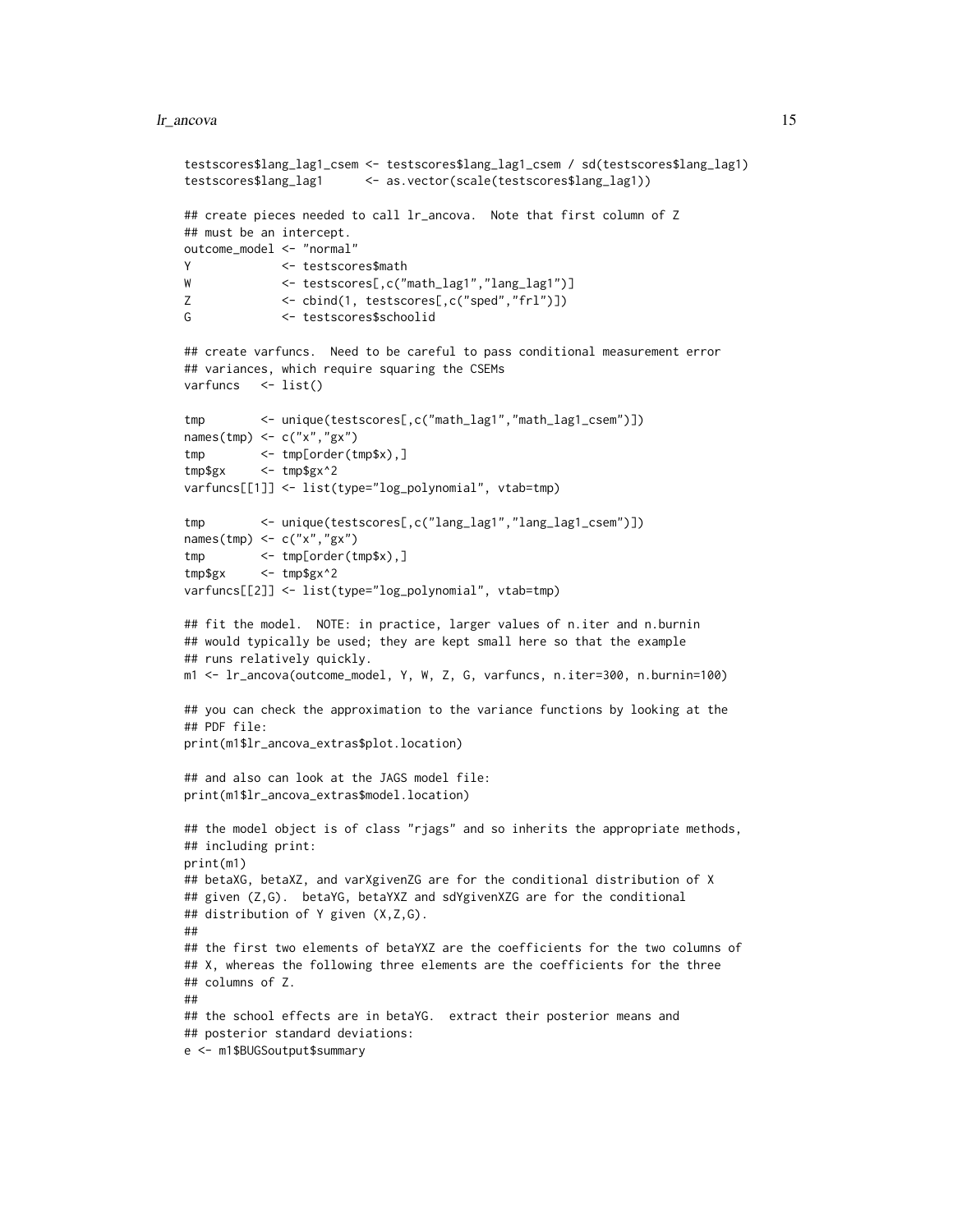```
e <- as.data.frame(e[grep("betaYG",rownames(e)),c("mean","sd")])
## check the sum-to-zero constraints:
print(sum(e$mean))
## put the actual school IDs onto "e"
e$schoolid <- m1$lr_ancova_extras$group.map$G
print(e)
## compare the school effect estimates to those from a simpler model that does
## not adjust for the lag 1 ELA score, and does not account for the measurement
## error in the lag 1 math score. Use sum-to-zero contrasts and recover the
## estimate for the last school as negative the sum of the other estimates.
testscores$schid <- factor(testscores$schoolid)
m0 \leq -1m(math \sim math_lag1 + sped + frl + schid,
         data=testscores, contrasts=list(schid = "contr.sum"))
s <- coef(m0)[grep("schid", names(coef(m0)))]
e$est_m0 <- c(s, -sum(s))
## Such estimates should have some amount of omitted variable bias, which
## should manifest as the differences between the "m0" and "m1" estimates
## being positively correlated with average prior achievement.
print(cor(tapply(testscores$math_lag1, testscores$schoolid, mean), e$est_m0 - e$mean))
```

```
print(cor(tapply(testscores$lang_lag1, testscores$schoolid, mean), e$est_m0 - e$mean))
```
model.matrix.eivlm model.matrix *method for objects of class* eivlm*.*

# **Description**

Extract model matrix from eivlm object. Analogous to model.matrix method for [lm](#page-0-0) objects.

#### Usage

```
## S3 method for class 'eivlm'
model.matrix(object, ...)
```
#### Arguments

| object   | A model object of class eivlm. |
|----------|--------------------------------|
| $\cdots$ | See help for model.matrix.     |

# Value

Design matrix used in EIV regression.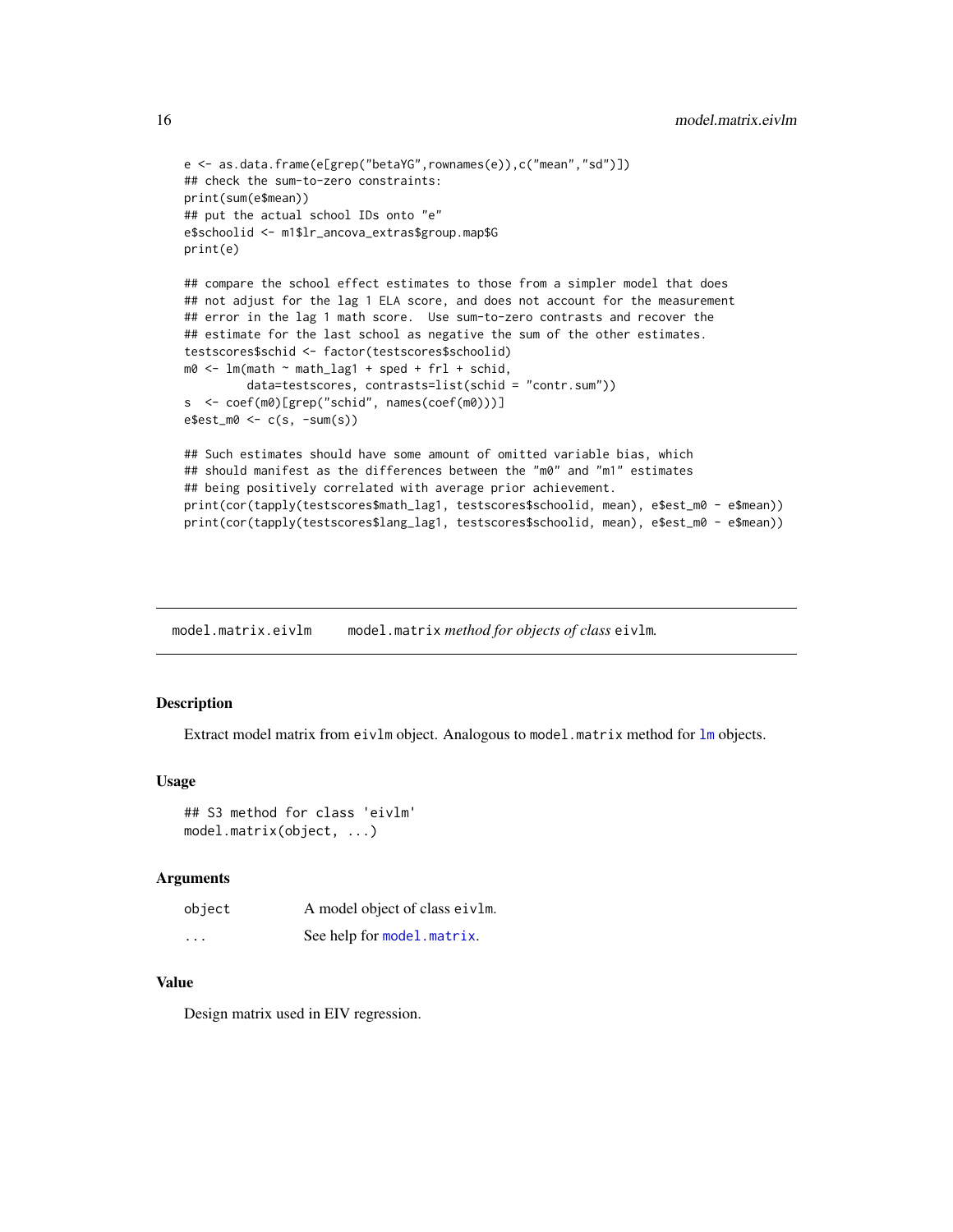<span id="page-16-0"></span>

#### Description

Analogous to print method for [lm](#page-0-0) objects.

#### Usage

```
## S3 method for class 'eivlm'
print(x, digits = max(3L, getOption("digits") - 3L), ...)
```
#### **Arguments**

|         | A model object of class eivlm. |
|---------|--------------------------------|
| digits, | See help for print.default.    |

print.summary.eivlm print *method for objects of class* summary.eivlm*.*

# Description

Similar to print method for summaries of [lm](#page-0-0) objects, but provides additional information specific to the EIV regression. The summary method for objects of class eivlm returns an object of class summary.eivlm.

#### Usage

```
## S3 method for class 'summary.eivlm'
print(x,
digits = max(3L, getOption("digits") - 3L),
symbolic.cor = x$symbolic.cor,
signif.stars = getOption("show.signif.stars"),
...)
```
#### Arguments

```
x A model object of class summary.eivlm.
nif.stars, ...
           See help for summary.lm.
```
# See Also

See help for [summary.eivlm](#page-17-1) for description of quantities relevant to summarizing eivlm objects.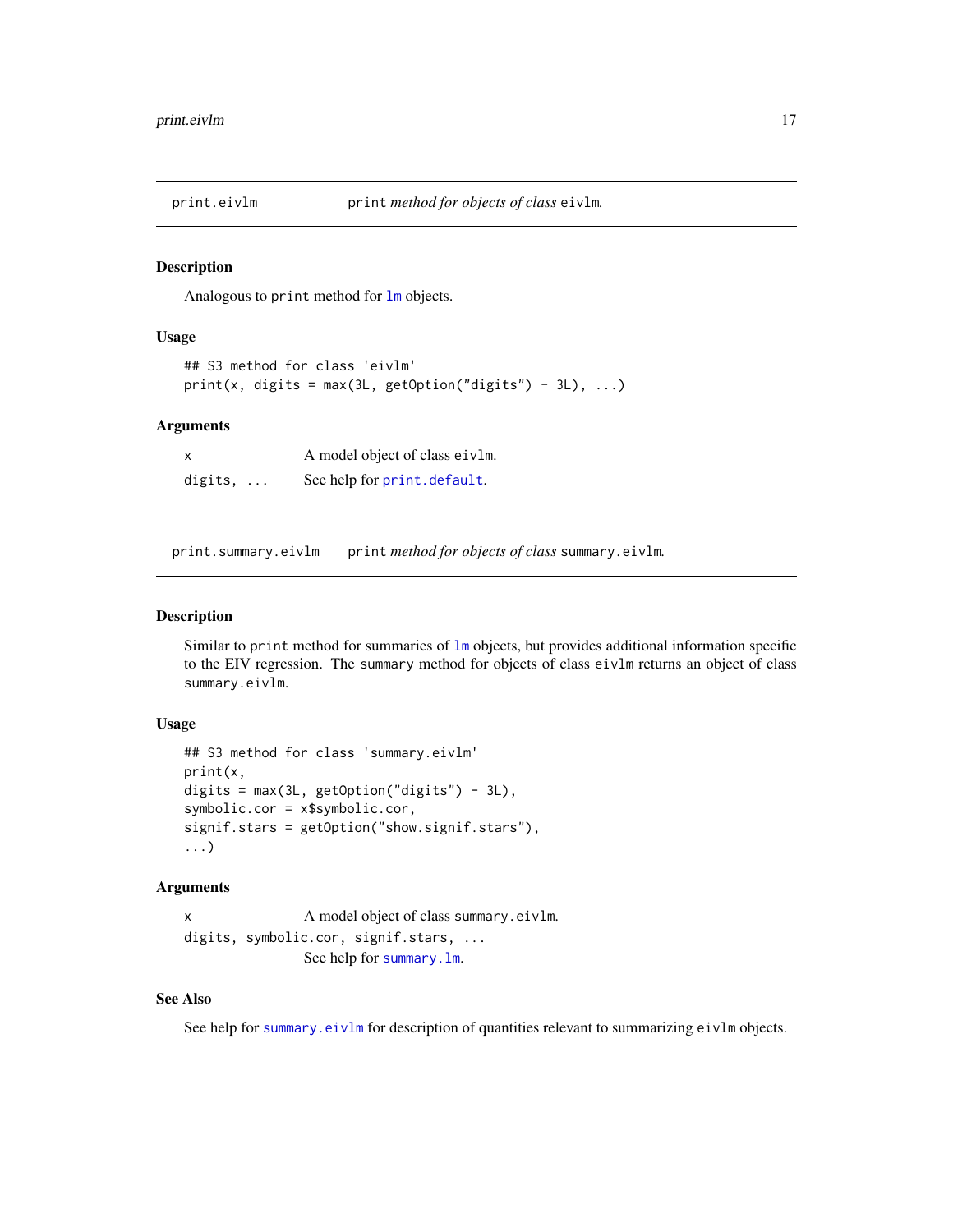<span id="page-17-1"></span><span id="page-17-0"></span>

# Description

Computes summary quantities for a model of class eivlm. The computations include some quantities for the standard regression model (uncorrected for covariate measurement error), as well as quantities relevant to the EIV model.

# Usage

```
## S3 method for class 'eivlm'
summary(object, correlation = FALSE, symbolic.cor = FALSE, ...)
```
#### Arguments

object A model object of class eivlm. correlation, symbolic.cor, ... See help for [summary.lm](#page-0-0)

# Value

An list object of class summary.eivlm with components:

|                 | residuals, fitted.values, N, latent_resvar, vcov, relnames, coefficients                                                                                                                                                                                                                                                                                                                                                                            |  |
|-----------------|-----------------------------------------------------------------------------------------------------------------------------------------------------------------------------------------------------------------------------------------------------------------------------------------------------------------------------------------------------------------------------------------------------------------------------------------------------|--|
|                 | See eivreg.                                                                                                                                                                                                                                                                                                                                                                                                                                         |  |
|                 | call, terms, aliased, df, coefficients                                                                                                                                                                                                                                                                                                                                                                                                              |  |
|                 | See summary. 1m.                                                                                                                                                                                                                                                                                                                                                                                                                                    |  |
| reliability     | If reliability is specified in model fit.                                                                                                                                                                                                                                                                                                                                                                                                           |  |
| Sigma_error     | If Sigma_error is specified in model fit.                                                                                                                                                                                                                                                                                                                                                                                                           |  |
| symbolic.cor    | If symbolic.cor is specified in call to function.                                                                                                                                                                                                                                                                                                                                                                                                   |  |
| latent_R2       | Maximum likelihood estimate of R-squared for regression of Y on $(X,Z)$ . NOTE:<br>This is not the R-squared of the fitted regression of Y on $(W,Z)$ .                                                                                                                                                                                                                                                                                             |  |
| latent_R2_dfadj |                                                                                                                                                                                                                                                                                                                                                                                                                                                     |  |
|                 | Estimate of R-squared for regression of Y on $(X,Z)$ adjusted by number of esti-<br>mated regression parameters.                                                                                                                                                                                                                                                                                                                                    |  |
| OTHER           | The object also includes components unadj_residuals, unadj_coefficients,<br>unadj_sigma, unadj_r.squared, unadj_adj.r.squared, unadj_fstatistic<br>and unadj_cov.unscaled that are computed from the "unadjusted" regression<br>model that ignores measurement error; see summary. Im. Also, additional com-<br>ponents will be included if either weights or cluster_varname is specified in<br>the call to eivlm; see that help file for details. |  |

#### Author(s)

J.R. Lockwood <jrlockwood@ets.org>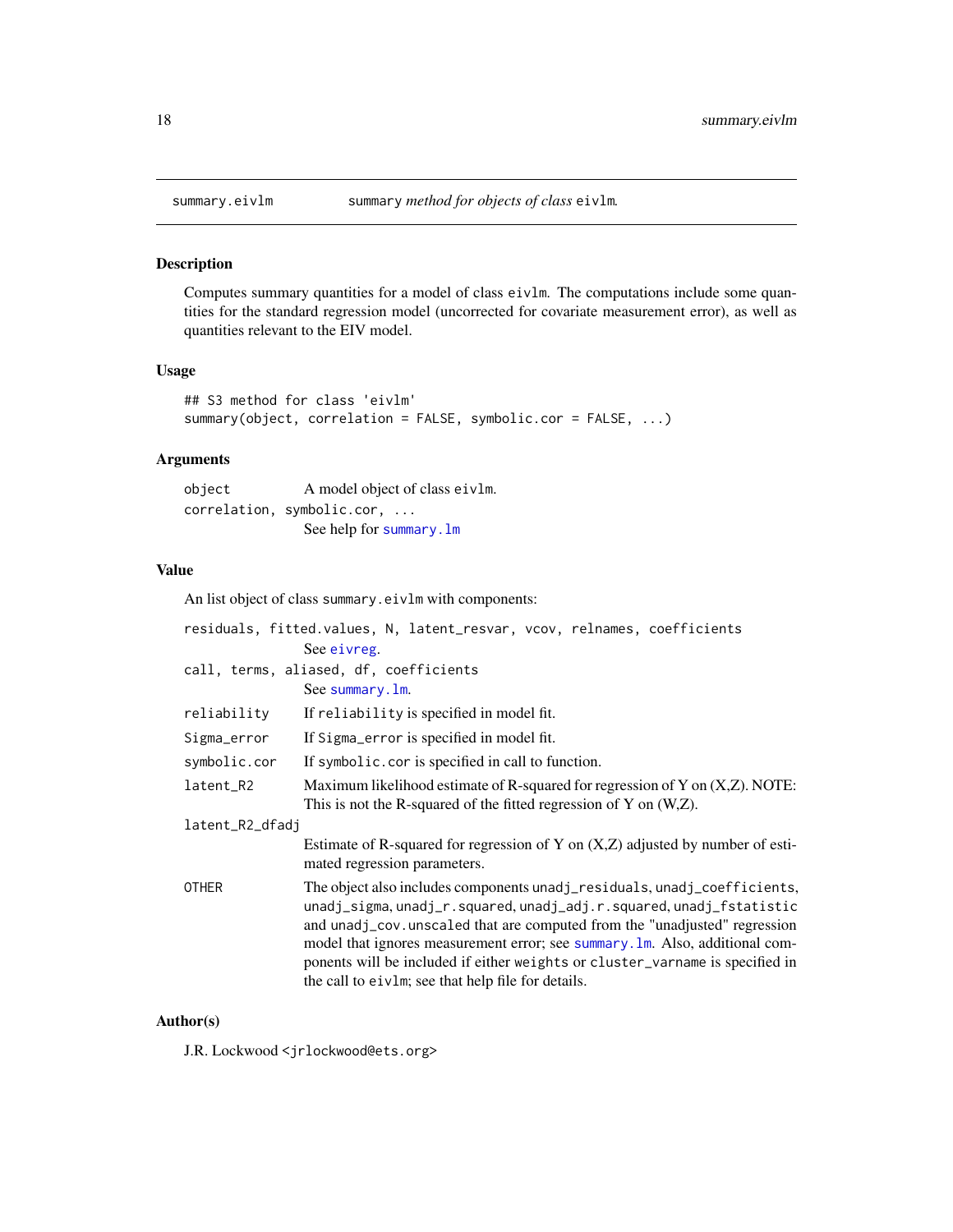#### <span id="page-18-0"></span>testscores and the state of the state of the state of the state of the state of the state of the state of the state of the state of the state of the state of the state of the state of the state of the state of the state of

# See Also

The model fitting function [eivreg](#page-4-1), [summary](#page-0-0).

Function [coef](#page-0-0) will extract the matrix of coefficients with standard errors, t-statistics and p-values.

<span id="page-18-1"></span>testscores *Example longitudinal test score data*

# Description

Cohort of grade 6 students with mathematics test scores from a target school year, as well as mathematics and language test scores from the prior school year (grade 5). Measurement error in test scores quantified by conditional standard error of measurement (CSEM).

#### Usage

data(testscores)

#### Format

A data frame with 4853 observations and 10 fields:

stuid Unique identifier for each student (one record per student)

schoolid Unique identifier for each student's grade 6 school

math Grade 6 mathematics test score

math\_csem CSEM for grade 6 mathematics test score

math\_lag1 Grade 5 mathematics test score

math\_lag1\_csem CSEM for grade 5 mathematics test score

lang\_lag1 Grade 5 language test score

lang\_lag1\_csem CSEM for grade 5 language test score

sped  $1 =$  student designated as special education; 0 otherwise

frl 1 = student participates in Free and Reduced Price lunch program; 0 otherwise

# Source

Anonymous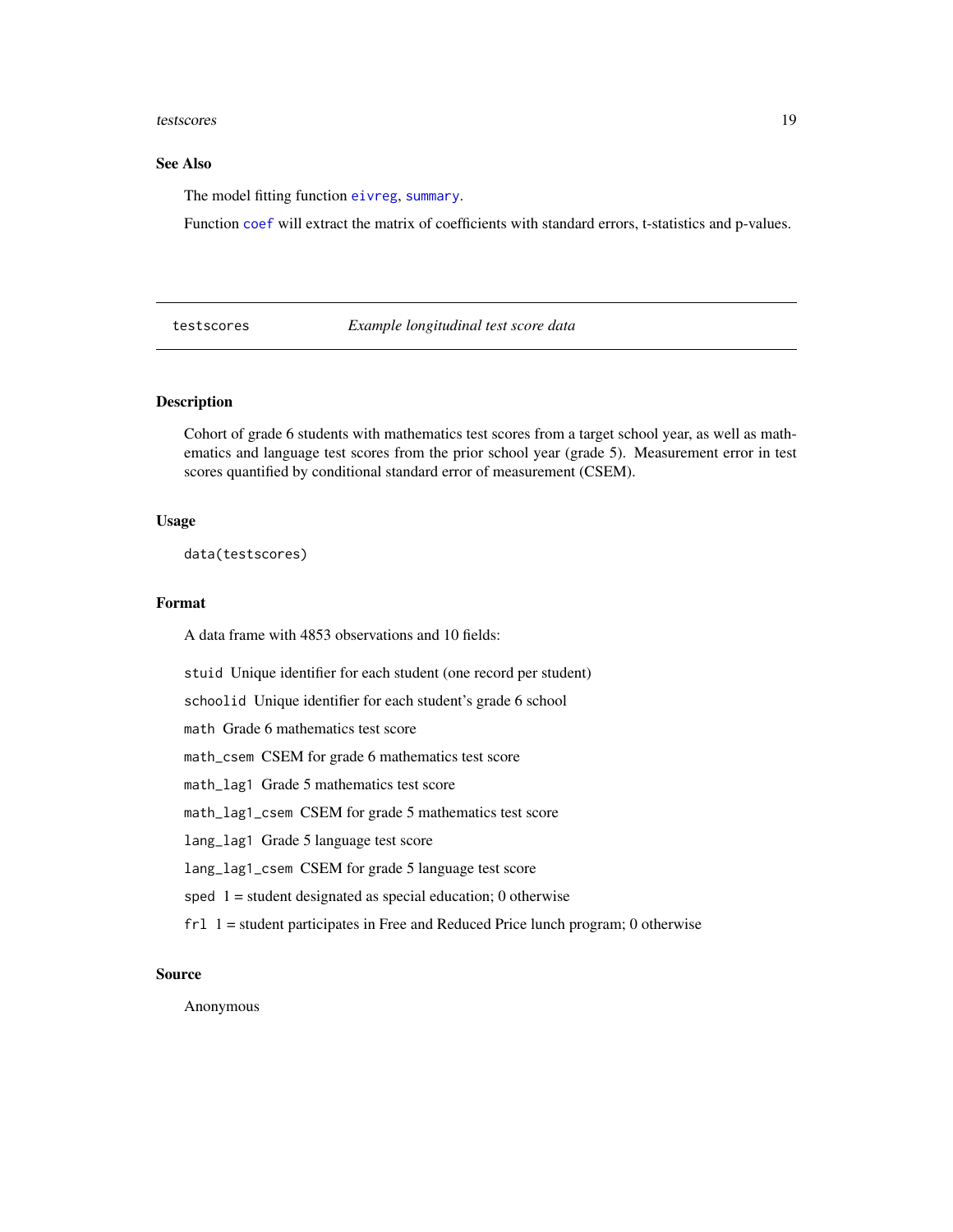<span id="page-19-0"></span>

# Description

Extract variance/covariance matrix of estimated parameters from eivlm model object. Analogous to vcov method for other models.

# Usage

## S3 method for class 'eivlm' vcov(object, ...)

# Arguments

| object   | A model object of class eivlm. |
|----------|--------------------------------|
| $\cdots$ | Not currently implemented.     |

# Value

Estimated variance/covariance matrix of estimated regression coefficients.